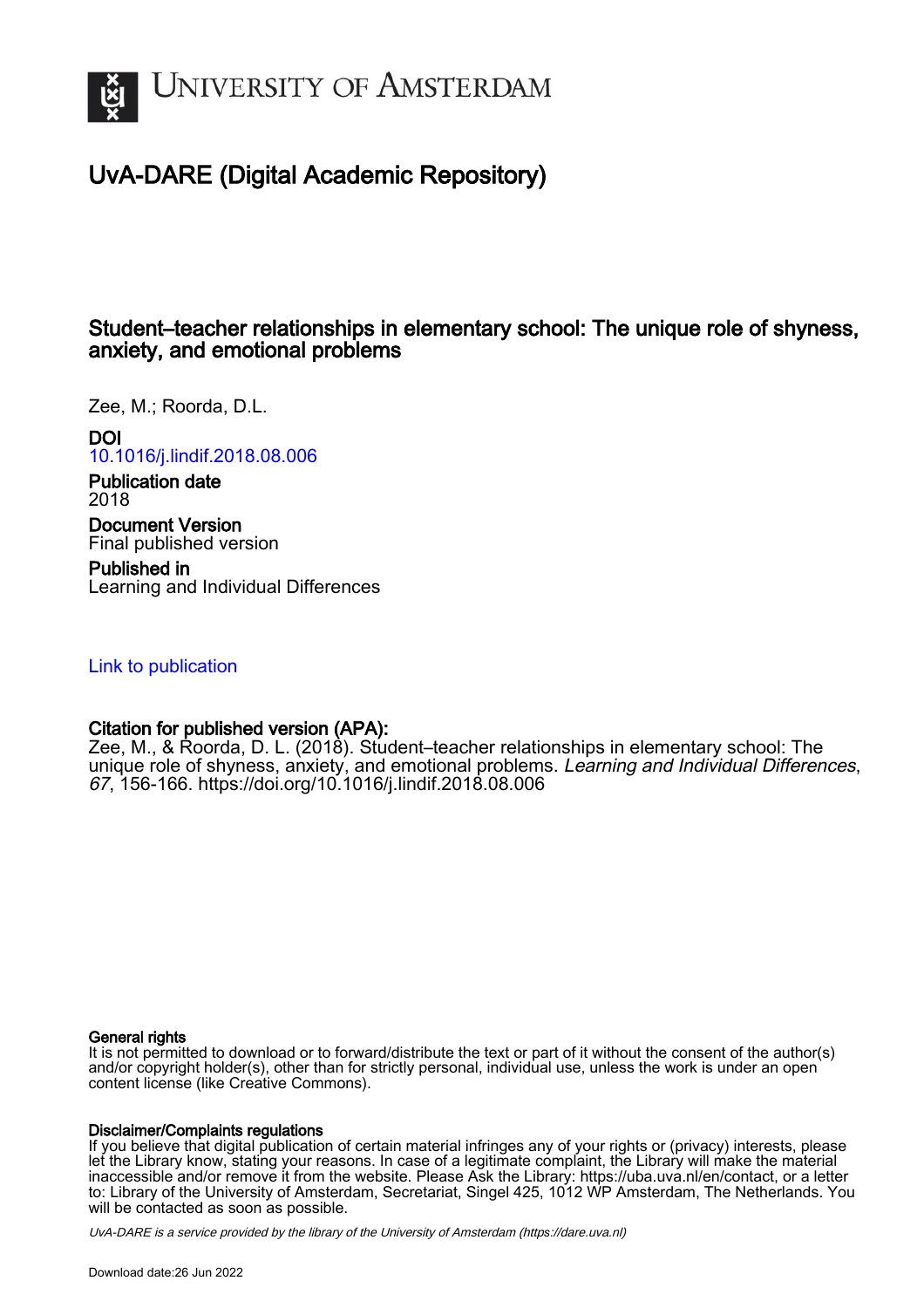

Contents lists available at [ScienceDirect](http://www.sciencedirect.com/science/journal/10416080)

# Learning and Individual Differences



journal homepage: [www.elsevier.com/locate/lindif](https://www.elsevier.com/locate/lindif)

# Student–teacher relationships in elementary school: The unique role of shyness, anxiety, and emotional problems



# Marjolein Zee[⁎](#page-1-0) , Debora L. Roorda

Research Institute of Child Development and Education, University of Amsterdam, the Netherlands

| ARTICLE INFO                                                                                              | ABSTRACT                                                                                                                                                                                                                                                                                                                                                                                                                                                                                                                                                                                                                                                                                                                                                                                                                                                                                                                                                                                                                                              |  |  |  |  |
|-----------------------------------------------------------------------------------------------------------|-------------------------------------------------------------------------------------------------------------------------------------------------------------------------------------------------------------------------------------------------------------------------------------------------------------------------------------------------------------------------------------------------------------------------------------------------------------------------------------------------------------------------------------------------------------------------------------------------------------------------------------------------------------------------------------------------------------------------------------------------------------------------------------------------------------------------------------------------------------------------------------------------------------------------------------------------------------------------------------------------------------------------------------------------------|--|--|--|--|
| Keywords:<br>Shyness<br>Anxiety<br>Emotional problems<br>Student-teacher relationship<br>Middle childhood | This study explored the unique contributions of students' self-reported internalizing behaviors (shyness, anxiety,<br>and emotional problems) to teachers' perceptions of the quality of student-teacher relationships (closeness,<br>conflict, and dependency). In total, 269 third-to-sixth grade students (50.9% girls) and 35 teachers (74.7%<br>females) from 8 Dutch regular elementary schools participated in this study. Teachers filled out questionnaires<br>about their background characteristics and the affective quality of their relationship with individual students,<br>and students answered questions about their demographics and internalizing behaviors. Multilevel models re-<br>vealed significant negative associations of student-perceived shyness with teacher-perceived closeness and<br>conflict in the student-teacher relationship. Additionally, students' anxiety was positively associated with<br>conflict and dependency in the relationship. Students' emotional problems, however, were not associated with |  |  |  |  |

may play a differential role in the quality of the student–teacher relationship.

### 1. Introduction

There is no shortage of evidence supporting the view that the affective quality of the relationship between teachers and individual students may play a role in students' school adjustment (e.g., [Hamre &](#page-9-0) [Pianta, 2001](#page-9-0); [Roorda, Jak, Zee, Oort, & Koomen, 2017](#page-10-0)). Various empirical studies have indicated that student–teacher relationships marked by high levels of warmth and closeness are weakly to moderately associated with students' behavioral, emotional, and academic development (e.g., [Hamre & Pianta, 2001;](#page-9-0) [Roorda, Koomen, Spilt, &](#page-10-1) [Oort, 2011](#page-10-1); [Spilt, Hughes, Wu, & Kwok, 2012\)](#page-10-2). In contrast, relationships filled with conflict or excessive dependency have been evidenced to pose risks to students' adjustment, hampering their sense of wellbeing and engagement, and affecting their concurrent and future achievement in the classroom ([Baker, 2006;](#page-9-1) [Jerome, Hamre, & Pianta,](#page-9-2) [2009;](#page-9-2) [Portilla, Ballard, Adler, Boyce, & Obradovi](#page-10-3)ć, 2014; [Roorda et al.,](#page-10-1) [2011, 2017](#page-10-1)).

Although most students are likely to develop an emotionally close and conflict-free bond with their teacher, for others, such high-quality relationships may not come naturally [\(Hamre & Pianta, 2001\)](#page-9-0). Among the students who may experience difficulties forming relationships with their teacher are those with internalizing behaviors. Such problems generally refer to a basic disturbance in intropunitive emotions and

moods ([Zahn-Waxler, Klimes-Dougan, & Slattery, 2000](#page-10-4)). To date, a broad spectrum of internalizing behaviors, including shyness, social withdrawal, anxiety, and depression, has been linked to the relationship between teachers and individual students ([Birch & Ladd, 1998;](#page-9-3) [Ladd &](#page-10-5) [Burgess, 1999](#page-10-5); [Mejia & Hoglund, 2016](#page-10-6); [Rudasill, 2011](#page-10-7); [Rydell, Bohlin,](#page-10-8) [& Thorell, 2005](#page-10-8)). Notably, though, in most research on student–teacher relationship quality, these types of internalizing behavior have typically been explored in isolation from one another (e.g., [Rudasill, 2011\)](#page-10-7), or have been combined to form a broadband factor of internalizing behavior (e.g., [Murray & Murray, 2004\)](#page-10-9). As such, relatively little is known about the unique role that various types of internalizing student behavior may play in the quality of student–teacher relationships.

student–teacher relationship quality. These findings suggest that different types of internalizing student behavior

In the present study, therefore, we sought to explore the unique contributions of different forms of internalizing student behavior (i.e., shyness, anxiety, and emotional problems) to aspects of the student–teacher relationship (i.e., closeness, conflict, and dependency). Empirical knowledge in this direction may advance understanding of the types of internalizing student behavior that are most likely to increase the risk of poor-quality student–teacher relationships and add to our ability to develop interventions to improve such relationships in class.

<https://doi.org/10.1016/j.lindif.2018.08.006>

<span id="page-1-0"></span><sup>⁎</sup> Corresponding author at: Research Institute of Child Development and Education, University of Amsterdam, P.O. Box 15776, NL-1001 NG Amsterdam, the **Netherlands** 

E-mail addresses: [m.zee@uva.nl](mailto:m.zee@uva.nl) (M. Zee), [d.l.roorda@uva.nl](mailto:d.l.roorda@uva.nl) (D.L. Roorda).

Received 29 August 2017; Received in revised form 2 July 2018; Accepted 23 August 2018 1041-6080/ © 2018 Elsevier Inc. All rights reserved.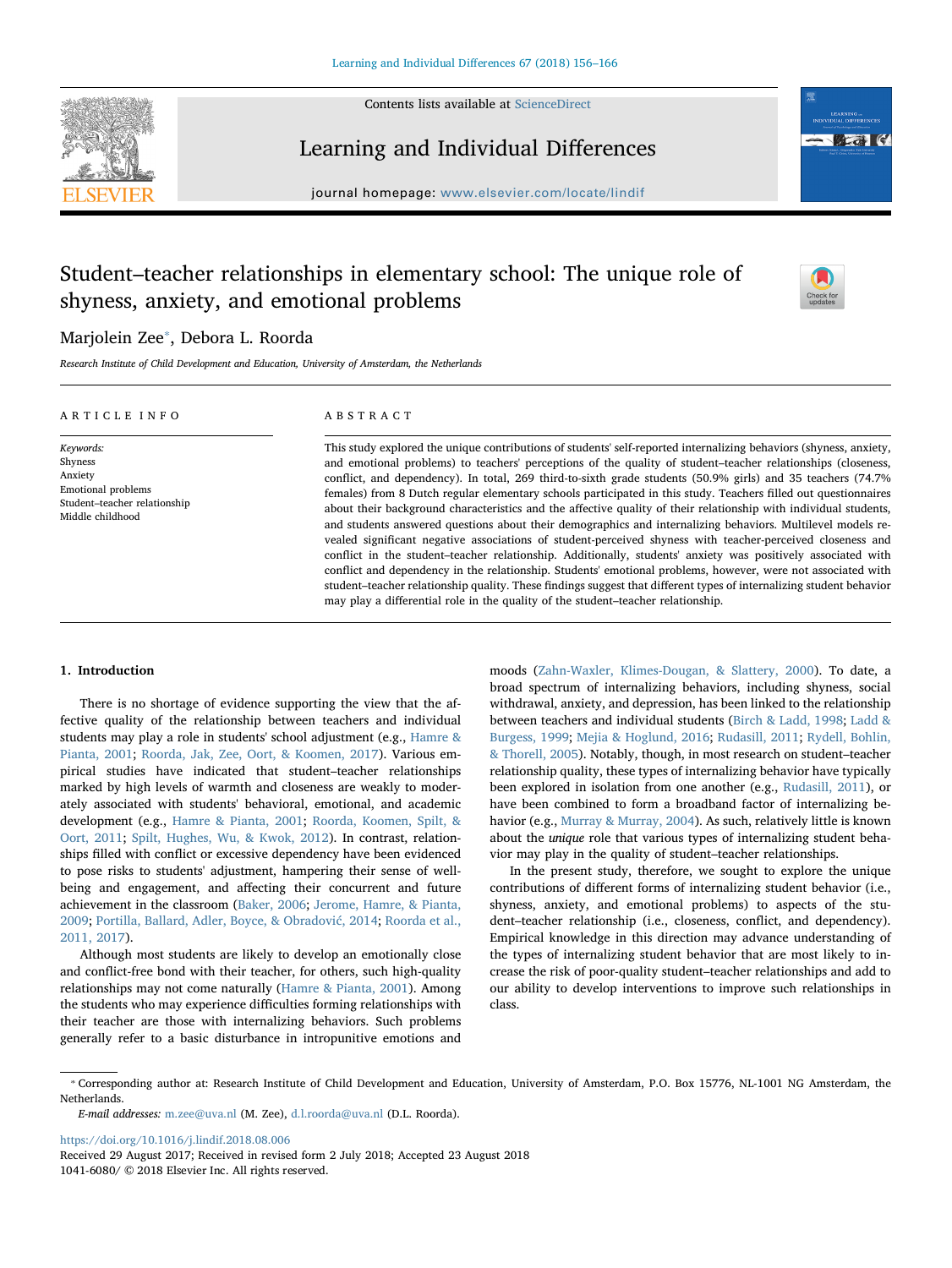#### 1.1. Teachers' relationships with students who display internalizing behavior

Empirical studies on the role of internalizing student behavior in the quality of student–teacher relationships have been largely motivated by an extended attachment framework ([Bowlby, 1969;](#page-9-4) [Hamre & Pianta,](#page-9-0) [2001;](#page-9-0) [Pianta, Hamre, & Stuhlman, 2003\)](#page-10-10). This framework is based on the notion that warm and affectionate relationships between children and teachers may promote feelings of emotional security in the child. Specifically, teachers, like responsive parents, have been suggested to provide children with a secure base from which they can explore their classroom environment, and a secure haven that helps children maintain proximity to their teachers in times of stress or need ([Birch & Ladd,](#page-9-3) [1998;](#page-9-3) [Charalampous et al., 2016](#page-9-5); [Hamre & Pianta, 2001](#page-9-0); [Pianta, 1999](#page-10-11)). Conceivably, warm and emotionally secure student–teacher relationships may be particularly important for the usually hesitant and wary internalizing students, who may frequently seek proximity to teachers when faced with unfamiliar people or novel situations.

Previous studies based on an extended attachment framework suggest that the extent to which teachers provide emotional security to children may depend on the degree of closeness, conflict, and dependency in the relationship [\(Pianta, 1999](#page-10-11); [Wentzel, 2010\)](#page-10-12). Generally, close relationships characterized by warmth, trust, and open communication are believed to provide students with a secure support system that enables them to explore the classroom environment and seek help when needed ([Pianta, 1999\)](#page-10-11). In conflictual or dependent relationships, in contrast, students may feel less emotionally secure and are less likely to have confidence in the availability and responsiveness of the teacher in times of stress or need. Such relationships are filled with negativity, tension, and hostility (conflict), or characterized by clinginess and an overreliance on the teacher (dependency; [Verschueren & Koomen,](#page-10-13) [2012\)](#page-10-13).

Unfortunately, students who enter the classroom environment with internalizing behavior have commonly been presumed to be at increased risk for developing relationships with their teachers that are marked by low levels of closeness and high levels of conflict and dependency (e.g., [Hamre & Pianta, 2001](#page-9-0); [Pianta et al., 2003\)](#page-10-10). Yet, empirical evidence regarding the role of these over-controlled and inwardly directed behaviors in student–teacher relationships seems to be inconsistent in both direction and magnitude. In some studies, for instance, students' internalizing symptoms, including shyness and emotional problems, were found to be modestly associated with kindergarten and elementary teachers' reports of closeness in the relationship, both positively ([Roorda, Verschueren, Vancraeyveldt, Van Craeyevelt,](#page-10-14) [& Colpin, 2014\)](#page-10-14) and negatively (e.g., [Arbeau, Coplan, & Weeks, 2010](#page-9-6); [Valiente, Swanson, & Lemery-Chalfant, 2012\)](#page-10-15). In other longitudinal research on overall levels of parent-reported (Jerome [et al., 2009](#page-9-2)) and teacher-reported ([Mejia & Hoglund, 2016](#page-10-6)) internalizing behavior, such significant associations have, however, not been established.

Additionally, there seems to be considerable heterogeneity in the associations of internalizing behavior with negative relationship dimensions. Using overall measures of internalizing student behavior, some studies have shown that internalizing student behavior contributes to teachers' experiences of conflict and dependency in the relationship ([Jerome et al., 2009;](#page-9-2) [Murray & Murray, 2004](#page-10-9); [Roorda et al.,](#page-10-14) [2014\)](#page-10-14). Yet, studies that focused on specific types of mother-reported internalizing behavior revealed that behaviors such as shyness were associated with less conflict in the student-teacher relationship ([Rudasill, 2011](#page-10-7)). To some extent, these discrepant findings in prior studies might be explained by methodological differences or specific sample characteristics. Whereas some studies were conducted among samples of regular students in the first grades of elementary school ([Arbeau et al., 2010;](#page-9-6) [Jerome et al., 2009](#page-9-2); [Valiente et al., 2012](#page-10-15)), other research focused specifically on preschool boys with externalizing behavior ([Roorda et al., 2014](#page-10-14)), Chinese American immigrant children [\(Ly](#page-10-16) [& Zhou, 2016\)](#page-10-16), or children from high-need ethnically diverse schools ([Mejia & Hoglund, 2016\)](#page-10-6). Based on extended attachment theory,

however, these contradictory results may also raise questions about the extent to which children with various types of internalizing student behavior are able to seek proximity from their teachers and can use them as a secure base and haven. In the present study, we explore the unique contributions of different types of internalizing behavior (i.e., shyness, anxiety, and emotional problems) to teachers' perceptions of the quality of their relationship with individual students.

#### 1.1.1. Shyness

Among the types of internalizing behavior that potentially affect student–teacher relationships, shyness has probably been given the most research attention. Shyness generally refers to students' trepidation and wariness in the face of novel situations [\(Rubin, Coplan, &](#page-10-17) [Bowker, 2009\)](#page-10-17). Shy students are likely to be hesitant and apprehensive toward unfamiliar people, events, and situations, and may feel selfconscious or even embarrassed when they feel they are being socially evaluated ([Crozier, 2001](#page-9-7)). Following [Asendorpf's \(1990\)](#page-9-8) work, such behavior is likely to arise from a so-called approach-avoidance conflict, within which students generally desire to interact with others, but tend to refrain from such interactions as a result of feelings of worry and fear. Due to this approach-avoidance conflict, shy students tend to initiate fewer interactions with their teacher, thereby increasing the risk of poor-quality student–teacher relationships (e.g., [Coplan & Prakash,](#page-9-9) [2003;](#page-9-9) [Rudasill, 2011\)](#page-10-7).

Several empirical studies seem to support the supposition that shyness may be associated with the quality of student–teacher relationships. With respect to closeness, for instance, several primarily longitudinal studies conducted among relatively large samples of (pre) kindergarten and early elementary school children have indicated that teacher-reported ([Justice, Cottone, Mashburn, & Rimm-Kaufman,](#page-10-18) [2008\)](#page-10-18), parent-reported [\(Arbeau et al., 2010;](#page-9-6) [Koles, O'Connor, &](#page-10-19) [McCartney, 2009](#page-10-19); [Rudasill & Rimm-Kaufman, 2009\)](#page-10-20), and observed ([Rydell et al., 2005\)](#page-10-8) shyness may be associated with less closeness in the student–teacher relationship. Moreover, this negative association between shyness and closeness has been confirmed in [Nurmi's \(2012\)](#page-10-21) meta-analytical investigation.

The handful of studies on shyness and student–teacher dependency has generated relatively consistent findings as well (see [Nurmi, 2012](#page-10-21)). Both longitudinal research conducted among young regular elementary children ([Arbeau et al., 2010](#page-9-6)) as well as behaviorally at-risk samples ([Ladd & Burgess, 1999](#page-10-5)) has indicated that students with shy behavior are, on average, more likely to be overly dependent on their teacher than their more exuberant peers. Only the evidence with regard to conflict seems to be less straightforward. In a Swedish sample of 112 preschoolers, for instance, [Rydell et al. \(2005\)](#page-10-8) found that teachers experienced less conflict in their relationships with shy children, as observed by trained coders. Although this finding has been replicated in other longitudinal studies using parent-reports of internalizing behavior (e.g., [Rudasill, 2011](#page-10-7); [Rudasill & Rimm-Kaufman, 2009\)](#page-10-20), non-significant (cross-sectional) associations of parent- and peer-reported shyness with conflict have been found as well [\(Justice et al., 2008](#page-10-18); [Nurmi, 2012;](#page-10-21) [Zee](#page-10-22) [& Koomen, 2017](#page-10-22)). Accordingly, it seems likely that shy children, by virtue of their wary and apprehensive behavior, are likely to have relationships that are low in closeness and high in dependency. Whether shyness also contributes to the degree of conflict in the student–teacher relationship remains to be explored.

# 1.1.2. Anxiety

Despite burgeoning evidence for the predictive role of shyness, relatively little is known about relationships between teachers and anxious students. A possible reason might be that shyness and anxiety are sometimes considered as comorbid conditions. There are, however, important distinctions between these two internalizing symptoms. For instance, shy children's feelings of wariness may gradually subside as they become more familiar with their teachers, peers, and classroom context, whereas anxious students' negative emotions are likely to get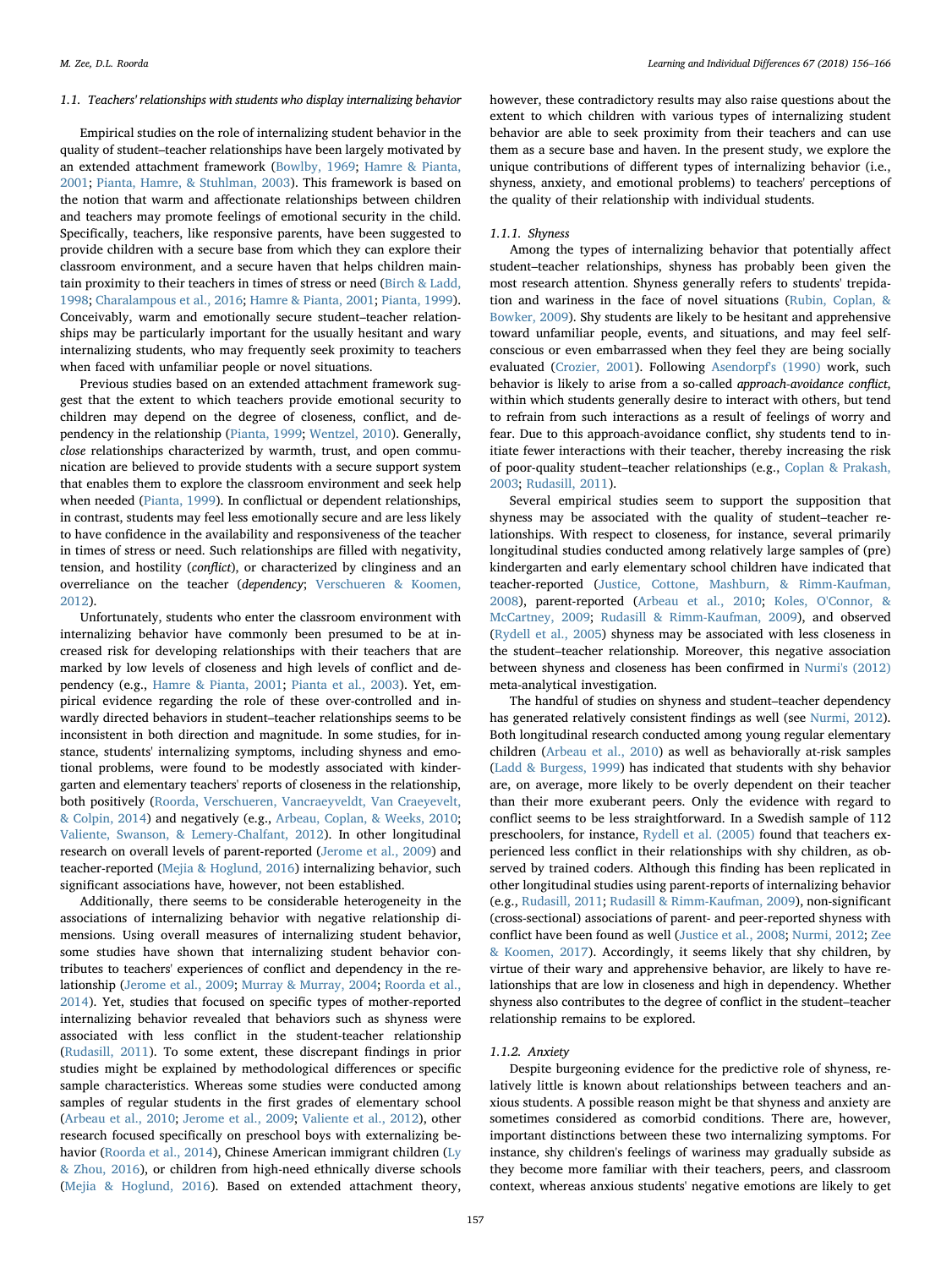worse across time. Additionally, students who display signs of anxiety tend to over-analyze and relive past situations endlessly, which may translate into self-criticizing and serious distress about such common things as their competence in school, their relationships with peers, and their future ([Barlow & Di Nardo, 1991](#page-9-10); [Brown, O'Leary, & Barlow,](#page-9-11) [2001\)](#page-9-11). Accordingly, anxiety is generally more severe and difficult to control than shyness, and may therefore be more strongly associated with the quality of student–teacher relationships.

A limited number of empirical studies have indeed indicated that anxious behavior hampers the quality of the student–teacher relationship. For instance, [Sette, Spinrad, and Baumgartner \(2013\)](#page-10-23) used a crosssectional design to investigate relationships between teachers and anxious-withdrawn students in Italian kindergarten classrooms. Their results revealed that higher levels of teacher-reported anxiety and withdrawal were related to more dependency and less closeness in the relationship. No significant associations were noted, however, between these distressed behaviors and conflict.

Longitudinal studies among samples of young children also reveal a rather mixed pattern of associations. In a study of [Henricsson and](#page-9-12) [Rydell \(2004\),](#page-9-12) for example, regular first-graders with general frets and worries were found to develop more dependent and also more conflictual student–teacher relationships in grade 3 than untroubled students. To some extent, cross-lagged results from [Zhang and Sun \(2011\)](#page-11-0) and [Mejia and Hoglund \(2016\)](#page-10-6) substantiate these results. Specifically, these studies have disclosed modest positive associations of teacherreported anxiety and sadness with conflict (Zhang & Sun) and dependency (Mejia & Hoglund), but not with closeness over time. Together, these cross-sectional and longitudinal findings suggest that teachers are likely to experience more dependency and conflict, but not less closeness in their relationships with anxious students.

#### 1.1.3. Emotional problems

Students with emotional problems are those who enter the classroom with disturbances in their mood, which mainly involve feelings of depression, sadness, or fear, loss of interest in school activities, or physical complaints, such as headaches or stomach aches [\(Cicchetti &](#page-9-13) [Toth, 1998\)](#page-9-13). Based on stress-generation theory (cf. [Hammen, 2006\)](#page-9-14), it can be suggested that students suffering from emotional problems such as depression or fear may actively contribute to stressful environments, creating a vicious cycle in which these problems and a lack of social support reinforce one another. Following this assumption, students' negative mood states and low expression of emotions are likely to put them at risk of developing negative relationships with their teachers that are less close and more conflictual.

Empirical research on the association between students' emotional problems and the quality of student–teacher relationships is relatively scarce. Yet, there are some studies in which combined subscales for measuring emotional symptoms, depression, and somatic complaints have been used. The results of these primarily longitudinal studies are quite mixed, though. In the longitudinal study of [Jerome et al. \(2009\)](#page-9-2), for instance, mothers' ratings of their young children's internalizing behavior, including somatic complaints, anxiety, and depression, predicted higher levels of teacher-perceived conflict, but not closeness over time. These findings are partly in line with research from [Roorda et al.](#page-10-14) [\(2014\),](#page-10-14) in which reciprocal associations among teacher-reported internalizing symptoms, including emotional and peer problems, and relationship quality were investigated in a sample of 175 preschool boys at risk for developing externalizing problems. Their findings indicated that emotional problems were not only associated with higher levels of conflict, but also with higher levels of both dependency and closeness across time. In contrast, [Ly and Zhou \(2016\)](#page-10-16) found that parent-rated internalizing problems, including anxious/depressed symptoms, withdrawn/depressed symptoms, and somatic complaints, were related to less teacher-perceived closeness, and that teacher-perceived internalizing problems were longitudinally associated with less conflict.

Next to studies using combined scales to assess emotional problems, some recent research has focused on more specific emotional problems, including depression. Spilt, Lefl[ot, and Colpin \(2018\),](#page-10-24) for instance, investigated bidirectional relationships between teacher involvement and depressive symptoms in a large sample of 570 second- and third-graders in Belgium. Their results indicated that teacher involvement may lead to less child depressive symptoms within grades 2 and 3. Within grade three 3 only, a negative cross-time association between depressive symptoms and teacher involvement was found as well, suggesting that teachers' involvement may decrease across time when they view a student as more depressed. In addition, results from another longitudinal study among upper elementary graders ([Rudasill, Pössel,](#page-10-25) [Winkeljohn Black, & Niehaus, 2014\)](#page-10-25) indicated that student-perceived teacher support and teacher-perceived closeness and conflict predicted depressive symptoms in grade 6. Moreover, conflict in the student–teacher relationship was found to mediate the positive association between students' emotional reactivity and depressive symptoms. Hence, based on this mixed and generally limited body of evidence, firm hypotheses on the unique role of emotional problems on the quality of student–teacher relationships cannot be made.

#### 1.2. Present study

Despite a modest but burgeoning body of evidence pointing to links between students' internalizing behavior and the quality of student–teacher relationships, there still are considerable inconsistencies in the apparent outcomes of these problematic student behaviors. Possibly, differences in the ways internalizing behavior has been conceptualized and measured in various studies may have contributed to these ambiguous findings. To disentangle the contribution of different types of internalizing behavior to the quality of student–teacher relationships, this study explored the unique associations of shyness, anxiety, and emotional problems with the degree of closeness, conflict, and dependency in the relationship between upper elementary school students and their teachers. To minimize common method variance ([Roorda et al., 2011\)](#page-10-1), we used self-reports to measure students' internalizing behaviors and teacher-reports to measure the quality of the student–teacher relationship.

Based on the current body of evidence, we expected shyness to be negatively associated with closeness and positively associated with dependency. We had no clear expectations with respect to student–teacher conflict. Additionally, we hypothesized that anxiety was positively associated with the negative relationship dimensions dependency and conflict, but not with closeness. Last, due to mixed results in previous studies, we did not have clear expectations about the unique role of emotional problems in the quality of student–teacher relationships.

#### 2. Method

## 2.1. Participants

The present investigation involved 35 teachers and 269 third- to sixth-grade students from 8 regular elementary schools located in the Randstad area, the Netherlands. The schools from which the sample was drawn were recruited by master thesis students, through both their own networks and mailing lists containing a random selection of schools ( $N = 200$ ). These schools were contacted via telephone and email, after this study was approved by the institutional Ethics Review Board (project no. 2016-CDE-7243). Upper elementary teachers from the participating schools received a letter about the study's purposes and an informed consent form. Information letters about the nature and purposes of the research project were also sent to students' parents.

After consent from teachers and students' parents was obtained, we randomly selected four boys and four girls from each participating teacher's classroom. The decision to randomly select eight students per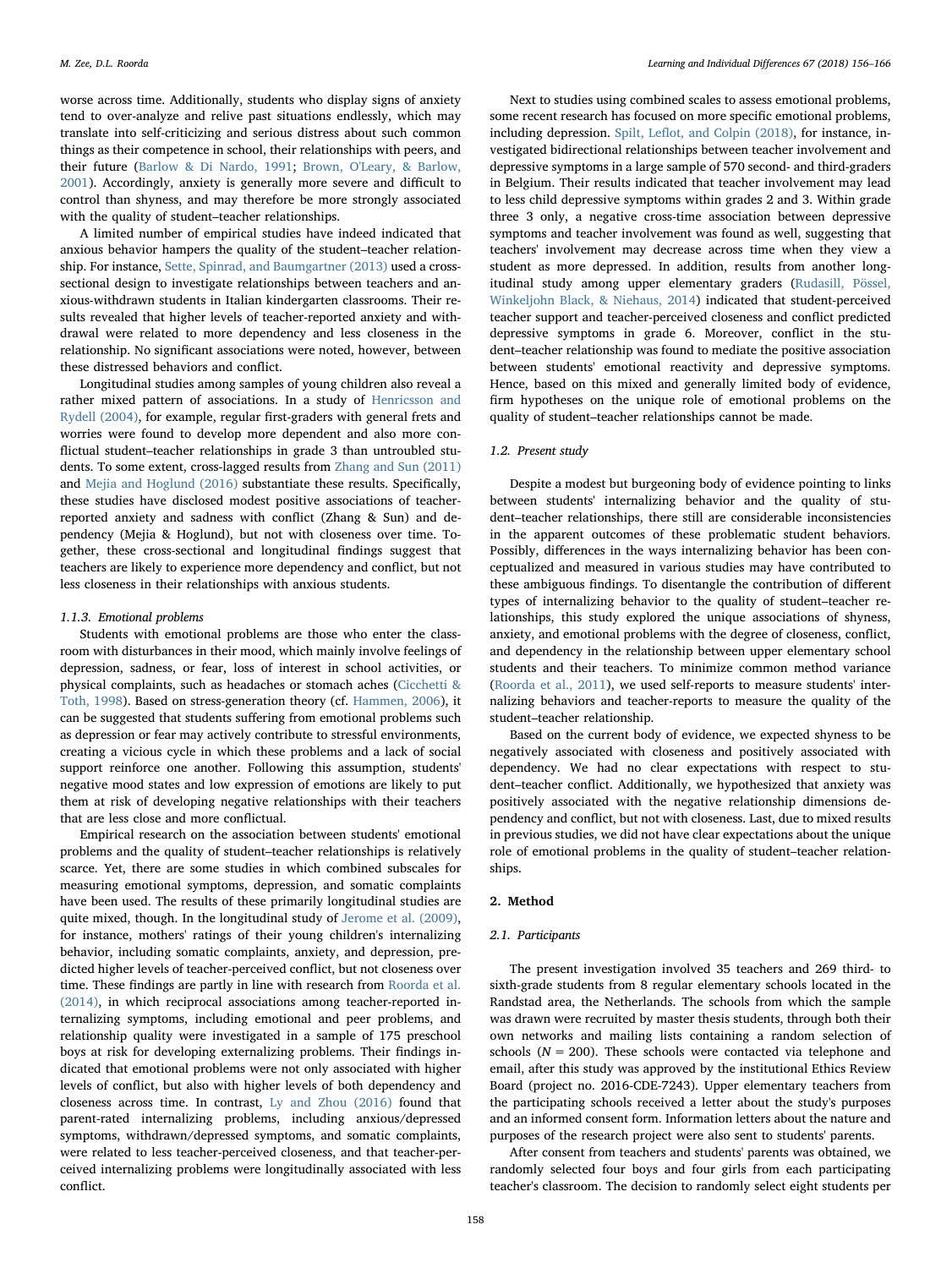classroom was based on guidelines from [Snijders and Bosker \(1999\)](#page-10-26), who have indicated that relatively high intra-class correlations may decrease the benefits of including whole classes in the sample. Moreover, including more students per class would make the data collection overly burdensome for teachers and would compromise their willingness to participate.

The total student sample comprised 132 boys (49.1%) and 137 girls (50.9%) from grade 3 ( $n = 69$ ), grade 4 ( $n = 70$ ), grade 5 ( $n = 66$ ), and grade 6 ( $n = 64$ ), respectively. These children ranged from eight to 13 years of age ( $M = 9.93$ ,  $SD = 1.29$ ). Based on students' self-reports, 74.7% appeared to have a native Dutch background, and 24.9% had another ethnic background (e.g., Turkish, Moroccan, Surinamese). Only one student failed to provide information regarding his or her ethnicity. This proportion of native Dutch students is slightly higher than the larger population of elementary school students in the Netherlands (66% Dutch origin; [CBS Statline, 2018](#page-9-15)).

The teacher sample consisted of 26 females (75.1%) and 9 males (24.9%). Teachers had a mean age of 39.74 years ( $SD = 11.27$  years, range = 26–64 years) and their professional teaching experience ranged from 1 to 43 years ( $M = 13.71$ ,  $SD = 11.19$  years). These demographic characteristics are comparable to those of the larger population of Dutch teachers, who generally have a mean age of 43.3 years (range = 19–67 years) and typically are female (84%; [DUO, 2014](#page-9-16)). Information about teachers' ethnic background was not available.

#### 2.2. Instruments

#### 2.2.1. Student–teacher relationship quality

Teachers' perceptions of their relationship with each of the eight selected students were evaluated using the short form of the authorized translated Dutch version of the Student–Teacher Relationship Scale (STRS; [Koomen, Verschueren, Van Schooten, Jak, & Pianta, 2012](#page-10-27)). This instrument estimates student–teacher relationship quality on the three dimensions of Closeness, Conflict, and Dependency, using a 5-point Likert-type scale  $(1 = \text{definitely does not apply}; 5 = \text{definitely applies}).$ The Closeness subscale (five items) evaluates the extent to which teachers perceive the student–teacher relationship to be warm, open, and secure, with items such as "I share an affectionate and warm relationship with this child". Conflict (five items) measures the degree to which teachers observe the relationship with students to be conflictual and negative, with items such as "This child and I always seem to be struggling". Dependency (five items) represents the extent to which teachers experience the child to show clingy and demanding behavior, for example "This child reacts strongly to separation from me". In previous studies, the psychometric properties of the short STRS have been found to be adequate ([Zee & Koomen, 2017](#page-10-22); [Zee, Koomen, & van](#page-11-1) [der Veen, 2013\)](#page-11-1). A validation study of [Koomen et al. \(2012\)](#page-10-27), for instance, provided evidence for the construct validity of the three dimensions of the STRS and for metric invariance across gender and age. Additionally, the moderate to strong correlations of the STRS subscales with teacher- and parent-reported problem and prosocial behaviors (SDQ) seemed to indicate sufficient concurrent validity as well. Specifically, Closeness correlated positively with children's prosocial behaviors and negatively with problem behaviors (i.e., emotional symptoms, peer problems, conduct problems, and hyperactivity-inattention). Furthermore, the correlations of both Conflict and Dependency with these problems and prosocial behaviors were in the opposite direction and even stronger than those found for Closeness. The three subscales have also been found to be reliable, with Cronbach's alphas ranging between 0.88 and 0.93 for Closeness, 0.88 and 0.91 for Conflict, and 0.77 and 0.82 for Dependency, respectively (e.g., [Doumen, Koomen, Buyse,](#page-9-17) [Wouters, & Verschueren, 2012;](#page-9-17) [Zee & Koomen, 2017\)](#page-10-22). In the present investigation, the alpha coefficients were satisfactory, with 0.86 for Closeness, 0.89 for Conflict, and 0.82 for Dependency.

#### 2.2.2. Students' internalizing symptoms

Students' self-reports of their internalizing symptoms were evaluated using scales to measure their shyness, levels of anxiety, and emotional problems, respectively.

2.2.2.1. Shyness. Students' shyness was evaluated with seven items from the School Questionnaire (SVL; [Smits & Vorst, 1982](#page-10-28)). This selfreport measure taps into students' wariness in the face of events and situations in class, with items such as "When my teacher asks me something in the classroom, I feel shy" and "I really don't like it when I have to get in front of the classroom". All items were answered on a 5 point Likert scale, ranging from 1 (not true) to 5 (certainly true). Evidence for the construct validity, norms, and reliability of the SVL has been provided by [Evers et al. \(2013\)](#page-9-18). The reliability of this measure in the present study was acceptable,  $\alpha = 0.82$ .

2.2.2.2. Anxiety. Students' self-reported anxiety was measured using the Generalized Anxiety subscale of the Screen for Child Anxiety Related Disorders (SCARED; [Monga et al., 2000\)](#page-10-29). This instrument involves nine items, rated on a 5-point scale  $(1 = not true;$  $5 = certainly$  true), that reflect students' distress about common things, including their competence in school, peer relationships, and their future. Example items are "I worry about other people liking me" and "I worry about what is going to happen in the future". Prior studies have provided evidence for the (test-retest) reliability and discriminant validity of this scale, both between anxiety disorders and depressive symptoms, and within anxiety disorders ([Birmaher et al., 1997, 1999](#page-9-19)). In the present sample, Cronbach's alpha for this measure was 0.89.

2.2.2.3. Emotional problems. Students also completed the Emotional Symptoms subscale of the Dutch self-report version of the Strengths and Difficulties Questionnaire (SDQ; [Van Widenfelt, Goedhart, Tre](#page-10-30)ffers, & [Goodman, 2003](#page-10-30)). This brief questionnaire consists of five items that reflect various emotional difficulties, including feelings of sadness and physical complaints. Example items are "I am often unhappy, depressed or tearful" and "I get a lot of headaches, stomach-aches or sickness". Students responded to the five items on a 5-point Likert scale, ranging from 1 (not true) to 5 (certainly true). The internal consistency, validity, and mean inter-informant product-moment correlations were acceptable in prior empirical research ([Muris, Meesters,](#page-10-31) [Eijkelenboom, & Vincken, 2004](#page-10-31); [Van Widenfelt et al., 2003](#page-10-30)). Moreover, [Muris, Meesters, and van den Berg \(2003\)](#page-10-32) investigated the concurrent validity of the Emotional Symptoms Scale through correlations with other self- and parent-report scales, including the Child Depression Inventory (CDI), Child Behavior Checklist (CBCL), and Youth Self-Report (YSR). Large, positive correlations of the Emotional Symptoms scale with both the CDI (parent report:  $r = 0.67$ ; child report:  $r = 0.64$ ) and the CBCL/YSR Anxious-Depressed Scale, with items reflecting depressed affect (parent report:  $r = 0.70$ ; child report:  $r = 0.72$ ), were found. In the current study, Cronbach's alpha was 0.67. However, methodologists (e.g., [Bernardi, 1994\)](#page-9-20) have suggested that scales with alpha levels < 0.70 still can be validly used in relatively homogeneous samples. This study comprised a relatively homogenous sample with respect to students' age, ethnicity, and gender, and teachers' age and gender.

2.2.2.4. Validity of students' internalizing symptoms. The psychometric properties of the SVL, SCARED, and Emotional Symptoms subscale have been demonstrated to be adequate in previous research (e.g., [Birmaher](#page-9-19) [et al., 1997, 1999](#page-9-19); [Evers et al., 2013](#page-9-18)). To evaluate whether these subscales also represented the proposed three-factor structure in the present study, we performed a confirmatory factor analysis (CFA), using maximum likelihood estimation with robust standard errors and a mean-adjusted chi-square test statistic (MLR; [Muthén & Muthén,](#page-10-33) 1998–[2012\)](#page-10-33). The three-factor model yielded an acceptable fit according to established cutoff values of 0.08 for the root-mean-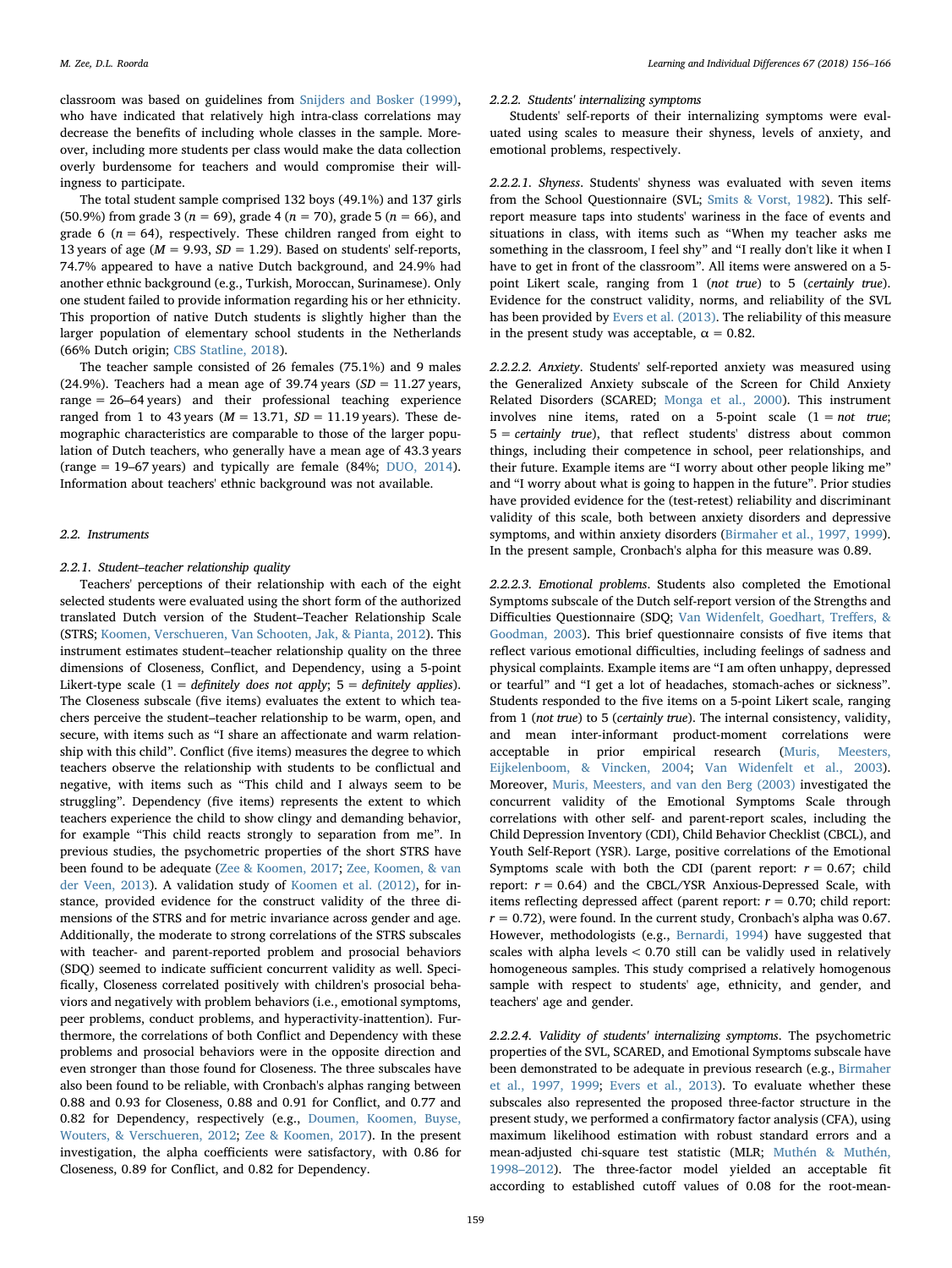square error of approximation (RMSEA) and standardized root-meansquare residual (SRMR; [Browne & Cudeck, 1993](#page-9-21); [Hu & Bentler, 1999](#page-9-22)), and CFI values  $\geq 0.90$  [\(Kline, 2011\)](#page-10-34):  $\chi^2$  (186) = 324.15,  $p < .001$ , RMSEA = 0.053 (90% CI [0.043, 0.062]), CFI = 0.911, SRMR = 0.062. Moreover, a one-factor alternative model appeared to reflect a far poorer fit of the data than the three-factor model,  $\chi^2$  (189) = 496.98,  $p < .001$ , RMSEA = 0.078 (90% CI [0.070, 0.086]), CFI = 0.802,  $SRMR = 0.076$ . All factor loadings in the three-factor solution were adequate, ranging from 0.51 to 0.78, except for one item representing Emotional Problems ( $\lambda = 0.38$ ). These results support the discriminant validity of the three internalizing symptoms in this study.

### 2.3. Procedure

During a planned school visit in February–March 2017, all students in teachers' classrooms ( $N = 789$ ) were asked to fill out questionnaires about their background characteristics and their level of anxiety (SCARED), shyness (SVL), and emotional problems (SDQ). The total survey took approximately 30 minutes to complete and teachers were asked to leave the classroom to facilitate free and honest answering. A test leader was present in the classroom to explain the procedure, answer students' questions, and control response acquiescence and inconsiderate answering. Completed student-reported questionnaires were available for 99% of the sample. Nonparticipation was mainly due to absence or illness at the time of data collection. In this study, only the answers of the selected students were included in the analyses.

To avoid common method variance, teachers were asked to complete several items about their relationship with each of the eight selected students (STRS) as well as some questions about their own background characteristics. These questionnaires were collected via a digital survey link that was emailed around the same time as the school visit. Teachers were asked to complete the digital questionnaire within two weeks. The total survey took approximately 40 minutes to complete. The total response rate was 99%.

### 2.4. Data analysis

Using Mplus version 7.11 [\(Muthén & Muthén, 1998](#page-10-33)–2012), we fitted a multivariate hierarchical linear model to evaluate the unique contribution of students' internalizing symptoms to the quality of student–teacher relationships. This technique takes the clustering of students within the teacher into account by partitioning the variation in the student–teacher relationship quality between and within teachers ([Snijders & Bosker, 1999\)](#page-10-26). Thereby, it allows for the calculation of unbiased estimates of the standard errors associated with the regression coefficients and for the inclusion of both teacher and student factors in models with outcomes at the student level. Maximum likelihood estimation with robust standard errors and a scaled test statistic (MLR) was chosen as the estimation method and missing data  $(< 1.0\%)$  were treated using full information maximum likelihood estimation [\(Muthén](#page-10-33) [& Muthén, 1998](#page-10-33)–2012).

Based on guidelines from [Raudenbusch and Bryk \(2002\)](#page-10-35), our analysis proceeded in three steps. First, we fitted an unconditional means model without predictors and covariates to the data. This model was estimated to partition the variance across the two levels. Second, we included students' gender, age, and ethnicity as covariates to the model, as well as their self-reported levels of shyness, anxiety, and emotional problems. In the last step, we added teachers' gender and teaching experience as between-teacher covariates to explain variance at the between-teacher level. These teacher characteristics have previously been found to affect teachers' perceptions of the student–teacher relationship ([Zee & Koomen, 2017](#page-10-22)). For ease of interpretation, predictors were centered around the grand mean. To control for shared variance among the predictors, including the internalizing subtypes, all covariates and predictors at the student level, and all covariates at the teacher level were allowed to correlate.

#### 3. Results

#### 3.1. Descriptive statistics

Prior to main analysis, we examined the degree of skewness and kurtosis of the main variables in our study. Students' responses on Shyness, Anxiety, and Emotional Problems were approximately normally distributed. These constructs did not reach the skewness threshold of  $\pm$  1.00 (Shyness = 0.68; Anxiety = 0.90; Emotional Problems = 0.74) and kurtosis values were also adequate (Shyness =  $-0.21$ ; Anxiety = 0.14; Emotional Problems =  $-0.07$ ). In line with previous studies (e.g., [Koomen et al., 2012](#page-10-27)), teacher-reports of their relationships with individual students were somewhat skewed (Closeness =  $-0.67$ ; Conflict = 1.59; Dependency = 1.02), however, and, in case of the negative relationship dimensions, characterized by relatively high kurtosis (Closeness =  $-0.05$ ; Conflict = 1.78; De $p$ endency = 0.73). Therefore, we used robust maximum likelihood estimation ([Muthén & Muthén, 1998](#page-10-33)–2012) to obtain parameter estimates. This estimator is robust to non-normality and enables the adjustment of standard errors.

Subsequently, means, standard deviations, and bivariate correlations (see [Table 1](#page-6-0)) were inspected to determine whether the main constructs correlated in the expected directions. Overall, neither student-perceived Shyness nor their Emotional Problems appeared to be significantly associated with teachers' perceptions of the student–teacher relationship quality. Students' Anxiety was only significantly and positively associated with teacher-perceived Dependency. With regard to the study's covariates, experienced teachers were likely to report higher levels of Closeness and lower levels of Conflict and Dependency in their relationship with individual students. Additionally, both girls and female teachers generally experienced more Closeness than boys and male teachers. Girls and ethnic minority students were also likely to report higher levels of Anxiety, Emotional Problems, and in case of girls, Shyness. Last, it is interesting to note that the positive associations among Anxiety, Emotional Problems, and Shyness were moderate. These patterns of correlations provide further evidence for the convergent and discriminant validity of these three internalizing symptoms.

### 3.2. Hierarchical linear model of the quality of student–teacher relationships

## 3.2.1. Unconditional means model

We first evaluated the amount of variance for the student-level and teacher-level by fitting an unconditional means model to the data. Intraclass correlations revealed that 24% of the variance in Closeness, 16% in Conflict, and 21% in Dependency occurred between teachers. Accordingly, these substantial clustering effects illustrate the importance of considering variation at both the student- and teacher-level.

#### 3.2.2. Random intercept model

Parameter estimates for the fixed effects of students' Gender, Age, Ethnicity, and the internalizing symptoms on the three relationship dimensions at the within-teacher level are depicted in [Table 2](#page-6-1) (Model 1). After these covariates and predictors at the student level were accounted for, we added teachers' Gender and Teaching Experience to the model to explain variance at the teacher level. Parameter estimates of this second model are displayed in [Table 2](#page-6-1) (Model 2). $<sup>1</sup>$  $<sup>1</sup>$  $<sup>1</sup>$ </sup>

<span id="page-5-0"></span><sup>1</sup> To ensure that students' externalizing behavior did not confound the findings in our study, we also tested a model in which student-reported Hyperactivity/Inattention and Conduct Problems scales (SDQ) were included. Compared to the models without externalizing behavior, the strength and direction of the coefficients in this model were quite similar. Additionally, we evaluated whether students' and teachers' background characteristics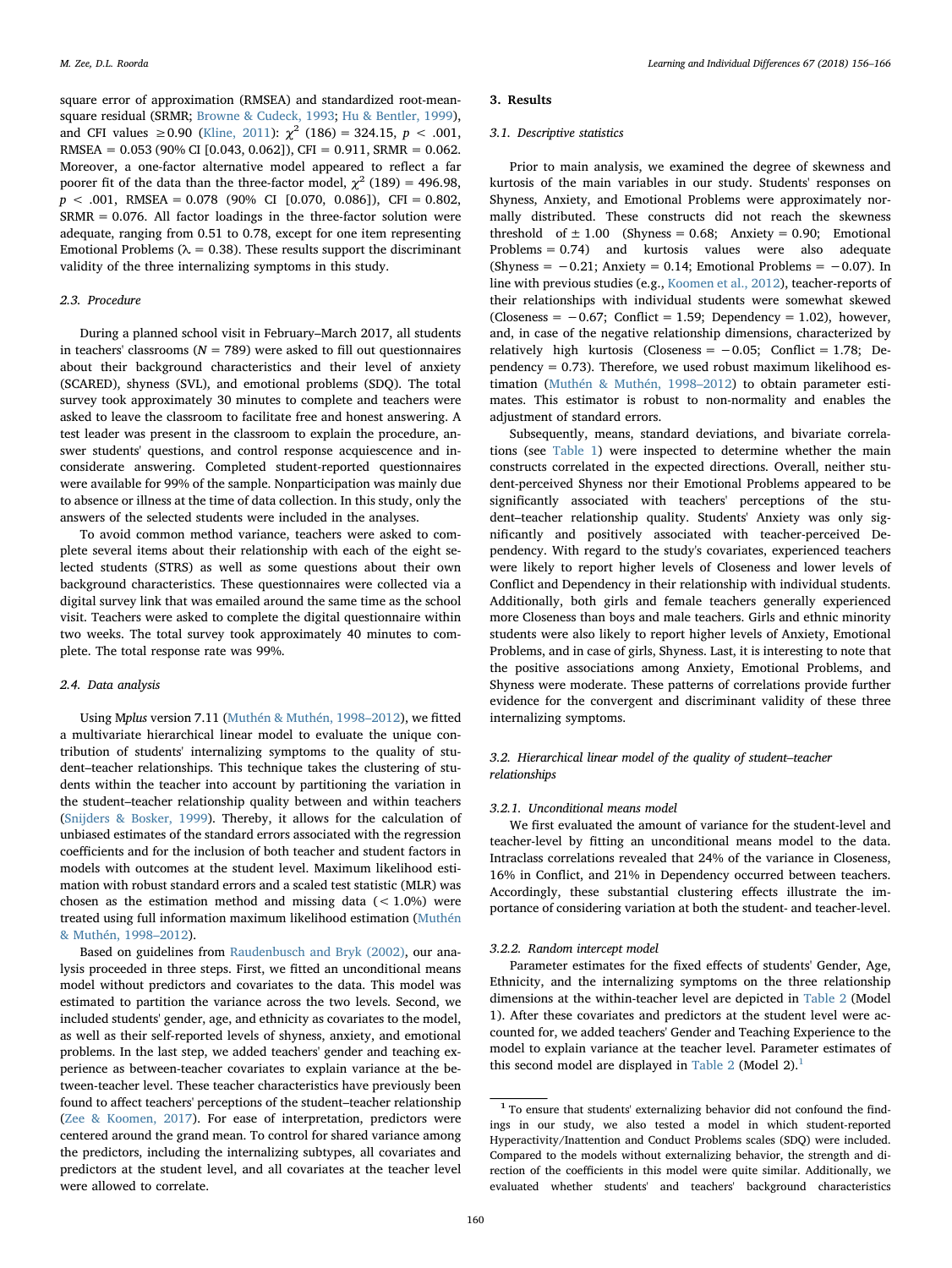#### <span id="page-6-0"></span>Table 1

Means, standard deviations, and zero-order correlations.

|                                                                  |                                  | 2                          | 3                        | 4                       | 5                      | 6                    | 7                | 8               | 9                 | 10               | 11           |
|------------------------------------------------------------------|----------------------------------|----------------------------|--------------------------|-------------------------|------------------------|----------------------|------------------|-----------------|-------------------|------------------|--------------|
| 1. Teacher gender<br>2. Teaching experience<br>3. Student gender | 1.00<br>0.06<br>0.00             | 1.00<br>$-0.02$            | 1.00                     |                         |                        |                      |                  |                 |                   |                  |              |
| 4. Student age<br>5. Student ethnicity<br>6. Shyness             | $-0.27**$<br>$0.13*$<br>0.06     | 0.04<br>$-0.04$<br>$-0.11$ | 0.02<br>0.04<br>$0.27**$ | 1.00<br>0.03<br>$-0.08$ | 1.00<br>$-0.01$        | 1.00                 |                  |                 |                   |                  |              |
| 7. Anxiety<br>8. Emotional problems                              | $-0.03$<br>$-0.04$               | $-0.07$<br>$-0.05$         | $0.14*$<br>$0.19**$      | 0.02<br>$-0.03$         | $-0.20**$<br>$-0.16**$ | $0.56**$<br>$0.47**$ | 1.00<br>$0.58**$ | 1.00            |                   |                  |              |
| 9. Closeness<br>10. Conflict                                     | $0.18**$<br>0.08                 | $0.27**$<br>$-0.15*$       | $0.24**$<br>$-0.21**$    | $-0.02$<br>0.00         | 0.07<br>$-0.11$        | $-0.08$<br>$-0.07$   | $-0.09$<br>0.10  | $-0.04$<br>0.01 | 1.00<br>$-0.35**$ | 1.00             |              |
| 11. Dependency<br>Descriptive statistics<br>Mean                 | 0.03<br>$\overline{\phantom{0}}$ | $-0.17**$<br>13.71         | 0.06<br>-                | 0.01<br>9.93            | $-0.04$<br>-           | 0.12<br>2.22         | $0.23**$<br>2.05 | 0.11<br>2.10    | 0.01<br>3.96      | $0.55**$<br>1.67 | 1.00<br>1.90 |
| Standard deviation                                               | $\overline{\phantom{0}}$         | 11.19                      | $\qquad \qquad$          | 1.29                    | -                      | 0.89                 | 0.95             | 0.74            | 0.79              | 0.91             | 0.84         |

Note. Gender:  $0 = \text{boys/male teachers}, 1 = \text{girls/female teachers};$  Ethnicity:  $0 = \text{Non-Dutch}, 1 = \text{Dutch}.$ 

<span id="page-6-2"></span>\*\*  $p$  < .01.

<span id="page-6-3"></span> $p < .05$ .

### <span id="page-6-1"></span>Table 2

Multilevel regression analysis for the prediction of the quality of student–teacher relationships.

|                         | Closeness        |                   | Conflict         |                   | Dependency       |                  |  |
|-------------------------|------------------|-------------------|------------------|-------------------|------------------|------------------|--|
|                         | Model 1          | Model 2           | Model 1          | Model 2           | Model 1          | Model 2          |  |
| Fixed parameters        |                  |                   |                  |                   |                  |                  |  |
| Intercept               | $3.62(0.10)$ *** | $3.37(0.11)$ ***  | $1.97(0.14)$ **  | $1.86(0.16)$ ***  | $1.90(0.14)$ **  | $1.87(0.21)$ *** |  |
| Student-level variables |                  |                   |                  |                   |                  |                  |  |
| Student age             | 0.07(0.08)       | 0.06(0.07)        | $-0.02(0.11)$    | 0.03(0.12)        | 0.07(0.08)       | 0.06(0.10)       |  |
| Student gender          | $0.31(0.06)$ *** | $0.31(0.06)$ ***  | $-0.20(0.06)$ ** | $-0.20(0.07)$ **  | 0.04(0.05)       | 0.05(0.05)       |  |
| Student ethnicity       | $0.11(0.05)$ *   | $0.11(0.05)$ *    | $-0.09(0.08)$    | $-0.15(0.08)$     | $-0.03(0.09)$    | $-0.07(0.09)$    |  |
| Shyness                 | $-0.12(0.06)$    | $-0.12(0.06)^{*}$ | $-0.13(0.07)$    | $-0.17(0.07)^{*}$ | $-0.03(0.08)$    | $-0.06(0.08)$    |  |
| Anxiety                 | $-0.05(0.08)$    | $-0.04(0.08)$     | $0.20(0.08)$ *   | $0.19(0.08)$ *    | $0.28(0.08)$ *** | $0.28(0.08)$ *** |  |
| Emotional problems      | 0.02(0.08)       | 0.02(0.07)        | $-0.02(0.06)$    | $-0.02(0.07)$     | $-0.04(0.07)$    | $-0.04(0.08)$    |  |
| Teacher-level variables |                  |                   |                  |                   |                  |                  |  |
| Teacher gender          |                  | $0.35(0.15)$ *    |                  | 0.30(0.17)        |                  | 0.12(0.22)       |  |
| Teacher experience      |                  | $0.53(0.12)$ ***  |                  | $-0.44(0.17)$ **  |                  | $-0.39(0.17)$ *  |  |
| Random parameters       |                  |                   |                  |                   |                  |                  |  |
| Teacher-level variance  |                  | 0.59(0.14)        |                  | 0.72(0.15)        |                  | 0.84(0.13)       |  |
| Student-level variance  | 0.87(0.04)       | 0.87(0.04)        | 0.90(0.04)       | 0.87(0.04)        | 0.91(0.05)       | 0.91(0.05)       |  |
| Intraclass correlation  | 0.26             | 0.21              | 0.17             | 0.22              | 0.22             | 0.26             |  |
| $R2$ statistics         |                  |                   |                  |                   |                  |                  |  |
| $R_{within}^2$          | 0.13             | 0.13              | 0.10             | 0.13              | 0.09             | 0.09             |  |
| $R^2_{between}$         |                  | 0.41              |                  | 0.28              |                  | 0.16             |  |
|                         |                  |                   |                  |                   |                  |                  |  |

Note. Standardized coefficients and corresponding standard errors (between brackets) are reported. Gender: 0 = boys/male teachers, 1 = girls/female teachers; Ethnicity:  $0 = \text{Non-Dutch}, 1 = \text{Dutch}.$ 

<span id="page-6-6"></span> $p < .05$ .

<span id="page-6-5"></span>\*\*  $p < .01$ .

<span id="page-6-4"></span>\*\*\*  $p < .001$ .

3.2.2.1. Student–teacher Closeness. In Model 1, teachers were found to report significantly higher levels of Closeness (β = 0.31,  $p$  < .001) in relation to girls than to boys. Additionally, a small, but statistically significant positive association was found between students' Ethnicity and Closeness ( $\beta = 0.11$ ,  $p < .05$ ), indicating that teachers were more likely to experience Closeness in relationships with Dutch students than with non-Dutch students. Notably, none of the three internalizing symptoms were significantly associated with Closeness. However, after accounting for teachers' Gender and Teaching Experience in Model 2, the modest negative association of Shyness with Closeness ( $\beta$  = −0.11,  $p$  < .05) became statistically significant. Finally, both female teachers (β = 0.35,  $p$  < .05) and educators with more Teaching Experience were likely to report higher levels of Closeness ( $\beta = 0.53$ ,  $p < .001$ ) than males and teachers with less Teaching Experience. Overall, the predictors explained 12.6% of the variance in Closeness at the student level and 40.9% of the variance in Closeness at the teacher level.

3.2.2.2. Student–teacher Conflict. At the student level, teachers were found to report significantly lower levels of Conflict ( $\beta = -0.20$ ,  $p < .01$ ) in relation to girls than in relation to boys. With respect to students' internalizing symptoms, only Anxiety was uniquely and positively associated with Conflict, both in Model 1 ( $\beta = 0.20$ ,  $p < .05$ ) and in Model 2 ( $\beta = 0.19$ ,  $p < .05$ ). Moreover, after addition of teachers' Gender and Teaching Experience in Model 2, the negative association between Shyness and Conflict ( $β = -0.17$ ,  $p < .001$ ) reached the significance threshold. Furthermore, teachers

<sup>(</sup>footnote continued)

moderated the association between students' internalizing symptoms and student–teacher relationship quality. No statistically significant moderation effects were found.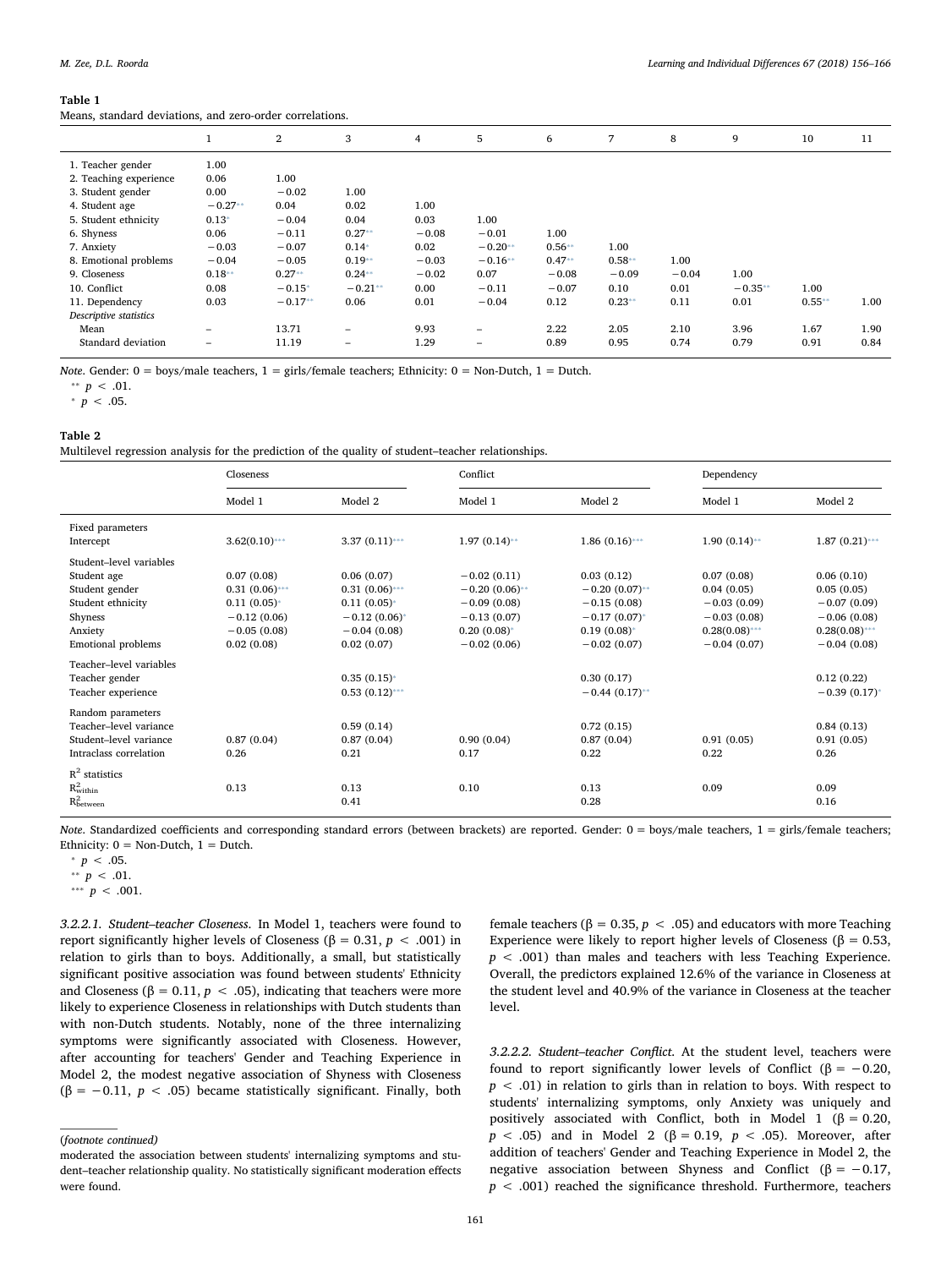M. Zee, D.L. Roorda *Learning and Individual Differences 67 (2018) 156–166*

with more years of Teaching Experience reported less Conflict than less experienced teachers ( $\beta = -0.44$ ,  $p < .01$ ). Overall, students' background characteristics and internalizing symptoms accounted for 12.8% of the variance in Conflict and 27.9% of the variance in Conflict was explained by teachers' personal characteristics.

3.2.2.3. Student–teacher Dependency. In the first model, none of students' background characteristics was significantly associated with the degree of Dependency in the student–teacher relationship. Regarding students' internalizing symptoms, however, Anxiety was uniquely and positively associated with Dependency  $(β = 0.28,$  $p < .001$ ), also after inclusion of the teacher-level covariates (Model 2). Finally, educators with more Teaching Experience were likely to report lower levels of Dependency (β = -0.39,  $p$  < .05). In total, 9.4% of the variance in Dependency was accounted for at the studentlevel and 16.3% of the variance at the teacher-level.

### 4. Discussion

Based on attachment theory [\(Bowlby, 1969](#page-9-4)), students' internalizing behavior has generally been assumed to play a role in the quality of the relationship with their teachers. However, associations between these inwardly directed behaviors and teachers' relationship experiences seem to be relatively inconsistent, both in strength and direction. In an attempt to shed further light on these ambiguous results, this study investigated the unique contributions of a variety of student-reported internalizing symptoms to teachers' perceptions of their relationship with these students. The results from this study may offer new insights into the specific forms of internalizing student behavior that are most likely to increase or decrease the risk of poor-quality relationships between teachers and children.

#### 4.1. Teachers' relationships with students who display shy behavior

Our results generally indicated that students' self-reported levels of shyness may play a unique role in the quality of the student–teacher relationship. Largely congruent with expectations and prior research (e.g., [Arbeau et al., 2010;](#page-9-6) [Rudasill, 2011;](#page-10-7) [Rydell et al., 2005\)](#page-10-8), students who reported higher levels of shyness were less likely to have close relationships with their teachers than students with lower levels of shyness. From a motivational perspective (e.g., [Asendorpf, 1990](#page-9-8)), it can be suggested that shy children may be motivated to be socially involved, but simply avoid contact with their teachers because they feel too apprehensive to approach them. Possibly, such an approachavoidance conflict may lead to fewer student–teacher interactions that, in turn, could affect the extent to which teachers experience warmth and open communication in the relationship with shyer children. In large part, this supposition has been supported by previous studies ([Rudasill, 2011;](#page-10-7) [Rudasill & Rimm-Kaufman, 2009](#page-10-20)) in which the frequency of student–teacher interactions was found to explain part of the variance between shyness and student–teacher closeness.

Next to closeness, teachers also appeared to report lower levels of conflict in their relationships with shy students. Following [Asendorpf's](#page-9-8) [\(1990\)](#page-9-8) line of reasoning, it may be that shy students trapped in an approach-avoidance conflict are likely to resolve such a conflict by a compromise in which they display predominantly reticent behavior. As a result, students with higher levels of shyness may not only initiate fewer student–teacher interactions, but are at the same time less likely to attract (negative) attention from their teachers. Indeed, both theory and empirical research has suggested that shy students, by virtue of their quiet behaviors or parallel play, do usually not challenge their teachers' authority or evoke negative thoughts and reactive behaviors in them (e.g., [Coplan & Prakash, 2003;](#page-9-9) [Gresham & Kern, 2004](#page-9-23); [Kokkinos,](#page-10-36) [Panayiotou, & Davazoglou, 2004](#page-10-36)). Thereby, teachers may feel relatively effective in dealing with shy students and experience less conflict and negativity in the student–teacher relationship (e.g., [Rudasill, 2011;](#page-10-7) [Zee,](#page-10-37)

#### [de Jong, & Koomen, 2016](#page-10-37)).

It should be noted, however, that the generally modest associations of shyness with both closeness and conflict only reached the significance threshold after we accounted for teachers' background characteristics. This could imply that teachers' relationship experiences with shy children may partly be dependent on teachers' years of teaching experience and, to a lesser extent, their gender. Indeed, prior research has indicated that both female and experienced teachers are more sensitive to the needs of students with internalizing symptoms than males and novices ([Kokkinos et al., 2004;](#page-10-36) [Kokkinos & Kargiotidis,](#page-10-38) [2014\)](#page-10-38). Moreover, there is evidence to suggest that both female teachers and educators with more years of teaching experience tend to report higher levels of student–teacher closeness than their male and less experienced colleagues [\(Spilt, Koomen, & Jak, 2012;](#page-10-39) [Zee & Koomen,](#page-10-22) [2017\)](#page-10-22). To some extent, the results of this study substantiate this body of evidence, suggesting that veteran teachers report more closeness and less conflict and dependency than teachers with less experience. Hence, when investigating the link between internalizing student behavior and the quality of student–teacher relationships, it seems important to consider teachers' personal characteristics as well.

Lastly, we found that teachers did not experience more or less dependency in relationships with students who perceive themselves as shy. This outcome was somewhat unexpected, given that previous empirical research has consistently found a small, positive link between shyness and dependency in the early elementary grades ([Arbeau et al.,](#page-9-6) [2010;](#page-9-6) [Ladd & Burgess, 1999;](#page-10-5) [Nurmi, 2012](#page-10-21)). One potential justification for these discrepant results is that we focused on teachers' relationship experiences with shy students in the upper elementary grades, rather than in the early grades. By the time students reach the upper elementary grades, they tend to become more aware of their own autonomy and gradually begin to replace their teachers for peers as primary sources of social support (cf. [Ang, 2005\)](#page-9-24). Hence, although students' levels of shyness may remain fairly stable across the elementary years [\(Rimm-Kaufman & Kagan, 2005](#page-10-40)), their overreliance on the teacher is likely to gradually decrease [\(Bosman, Roorda, van der Veen,](#page-9-25) [& Koomen, 2018\)](#page-9-25). This may explain why we did not find an association among students' shyness and teachers' perceptions of dependency in the relationship. More longitudinal studies are needed, however, to examine this hypothesis.

#### 4.2. Teachers' relationships with students who display anxious symptoms

As expected ([Mejia & Hoglund, 2016](#page-10-6); [Zhang & Sun, 2011](#page-11-0)), no links were found between students' anxiety and the degree of closeness in the student–teacher relationship. With regard to conflict and dependency, however, students' self-reported levels of anxiety, of all three internalizing symptoms, appeared to be most consistently associated with the quality of student–teacher relationships. In keeping with our hypothesis as well as previous literature (e.g., [Henricsson & Rydell, 2004](#page-9-12); [Murray & Murray, 2004\)](#page-10-9), teachers were likely to experience higher levels of both conflict and dependency in relationships with students who display anxious behavior in the classroom. These associations held even after taking other internalizing symptoms and students' and teachers' background characteristics into account.

There may be several reasons why students with symptoms of anxiety seem to be more prone to having relationships with teachers that are marked by conflict and dependency. First, it can be suggested that anxious students tend to behave in ways that primarily evoke negative feelings in their teachers. The continual worries of these children about school performance, social situations, and their future have, for instance, been argued to be frequently accompanied by mood swings, continuous self-doubts, and a high sensitivity to criticism (e.g., [Wagner,](#page-10-41) [2001\)](#page-10-41). Such negative thoughts and behaviors, as well as their constant need for reassurance about their worries, probably make anxious students overly reliant on the teacher. Accordingly, teachers' frustrations and concerns about anxious students' dependency on them are likely to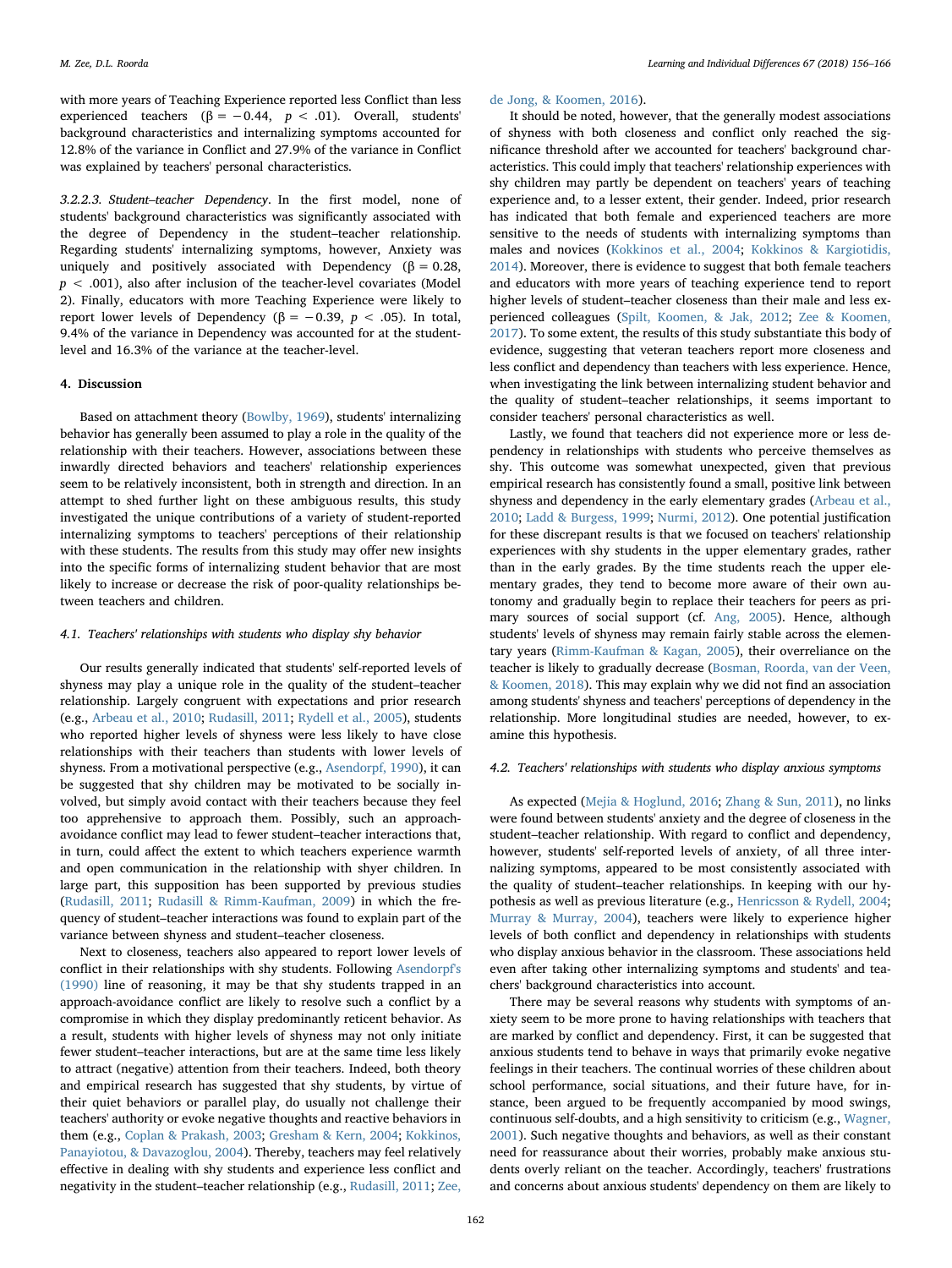#### be aroused.

Second, anxious students may act in a less competent way during school activities, because their preoccupation with social and academic threats in the classroom may prevent them from focusing on the tasks at hand. This may be particularly true in the upper elementary grades, where students are increasingly subjected to greater emotional and cognitive demands (e.g., [Goldstein, Boxer, & Rudolph, 2015](#page-9-26)). There is some theory and research to suggest that students with lower levels of competence in class are likely to receive more criticism and vigilance from their teachers than students with higher degrees of competence (e.g., [Good & Brophy, 1972](#page-9-27); [Nurmi, Viljaranta, Tolvanen, & Aunola,](#page-10-42) [2012;](#page-10-42) [Pianta et al., 2003\)](#page-10-10). Possibly, such actions increase the likelihood of interpersonal conflicts and struggles that hamper the quality of the student–teacher relationship. As expected, no links were found between students' anxiety and the degree of closeness in the student–teacher relationship.

### 4.3. Teachers' relationships with students with emotional problems

After students' and teachers' background characteristics and their levels of shyness and anxiety were accounted for, students' emotional problems were not associated with any of the student–teacher relationship dimensions. Following previous empirical work on stress and coping, these relatively unexpected findings may be explained in terms of the specific coping strategies that students with emotional problems tend to use (e.g., [Findlay, Coplan, & Bowker, 2009](#page-9-28); [Wright, Banerjee,](#page-10-43) Hoek, Rieff[e, & Novin, 2010](#page-10-43)). Empirical studies suggest, for instance, that when children with such emotional problems as depression become over-aroused in (threatening) social situations, they are likely to use emotion-focused, rather than behavior-focused strategies to cope with such situations. These strategies, including self-blaming, catastrophizing, and rumination, tend to have a negative influence on students' social motivations and positivity, and may decrease the likelihood of children with emotional problems seeking contact with their teachers, either in a positive or negative way (e.g., [Wright et al., 2010](#page-10-43)). In addition, based on the tripartite model of anxiety and depression [\(Clark &](#page-9-29) [Watson, 1991](#page-9-29)), children with emotional problems have been suggested to experience lower levels of physiological arousal than anxious children and, hence, emotional problems may have less impact on the relationship quality than anxiety.

Although emotional problems, anxiety, and, to a less extent, shyness, share a common core of negative affect [\(Clark & Watson, 1991](#page-9-29)), it should be noted that shared variance among these symptoms does not seem to account for the lack of association between emotional problems and aspects of the student–teacher relationship. Specifically, our correlational analysis revealed only moderate associations among emotional problems, shyness, and anxiety. Moreover, correlations among emotional problems and teacher-perceived closeness, conflict, and dependency were very weak. This makes plausible the idea that the thoughts, feelings, behaviors, and actions of emotionally unstable students in the classroom may be less deleterious to the quality of the relationship with their teachers than symptoms of anxiety and, to a lesser extent, shyness. More research is needed to further explore this assumption.

### 4.4. Limitations

The results of the present study should be interpreted with several limitations in mind. First, the cross-sectional nature of this study precluded any speculation on the suggested direction of effects. Following both the developmental systems framework of [Pianta et al. \(2003\)](#page-10-10) and previous empirical research (e.g., [Jellesma, Zee, & Koomen, 2015](#page-9-30); [Mejia & Hoglund, 2016](#page-10-6); [Roorda et al., 2014](#page-10-14)), it may well be that the associations found in this study are reciprocal in nature. This may be especially true for students' levels of anxiety and the degree of conflict in the relationship, which may reinforce one another in the long run in

a reciprocal fashion. Accordingly, future longitudinal research is needed to advance our understanding of how different internalizing symptoms and student–teacher relationship dimensions influence one another in a reciprocal way. Additionally, it may also be relevant to take into account how long teachers and students have known each other, as this may also influence associations between internalizing symptoms and student–teacher relationship quality.

Additionally, it should be kept in mind that we relied on teachers' reports of the student–teacher relationship and students' perceptions of their internalizing symptoms. We had two specific reasons for doing so. First, given the subtle nature of internalizing symptoms, students are believed to be more reliable judges of their own social-emotional problems than teachers (e.g., [Sointu, Savolainen, Lappalainen, & Epstein,](#page-10-44) [2012\)](#page-10-44). Moreover, by letting students report on their internalizing behavior and teachers on the relationship quality we could avoid shared informant bias. Yet, gaining an accurate and deep understanding of internalizing students' relationship with teachers evidently requires the use of multiple informants for both internalizing student behavior and relationship quality (cf. [Pianta et al., 2003\)](#page-10-10). As such, it would be useful for future researchers to include student, teacher, and/or parent reports to elucidate the investigated links in this study.

Third, it should be noted that the reliability of our measure of emotional problems was only 0.67. Although methodologists (e.g., [Bernardi, 1994\)](#page-9-20) have previously suggested that scales with alpha levels < 0.70 still can be validly employed in relatively homogeneous samples, the relatively low reliability of this scale might explain, in part, the absence of links between emotional problems and the student–teacher relationship. Therefore, future studies that incorporate more reliable self-report scales which are developed with the explicit intention to measure children's emotional problems could provide a stronger basis from which to discuss the present study's findings.

Last, it is possible that the associations discovered in the present study may be explained by third factors. Empirical research (e.g., [Zee](#page-10-37) [et al., 2016](#page-10-37)), for instance, has shown positive correlations among internalizing and externalizing symptoms. Conceivably, the links between various internalizing symptoms and the quality of student–teacher relationships may be explained, in part, by the fact that students with internalizing behavior are likely to display more externalizing behavior as well (cf. [Henricsson & Rydell, 2004;](#page-9-12) [Jerome et al., 2009\)](#page-9-2). In addition, empirical and meta-analytic studies seem to suggest that various factors in children's family environment, including insecure attachment with parents, maternal depression, and anxiety disorders, are risk factors for the development of both internalizing behavior and poor-quality student–teacher relationships (e.g., [Groh, Fearon, IJzendoorn, Bakermans-](#page-9-31)[Kranenburg, & Roisman, 2017](#page-9-31); [O'Connor, Collins, & Supplee, 2012](#page-10-45); [Reck, Nonnenmacher, & Zietlow, 2016\)](#page-10-46). Given that such factors and processes might account for internalizing problems and poor student–teacher relationship quality, they seem to warrant further consideration in future (longitudinal) research.

#### 5. Practical implications and conclusion

Despite these limitations, the results of our study may have several implications for educational researchers and practitioners alike. The results of this study provide a first indication that different types of internalizing behavior may play a differential role in the quality of student–teacher relationships. More specifically, our findings indicate that anxiety is associated with higher levels of conflict and dependency, whereas shyness is negatively associated with conflict in the student–teacher relationship. This seems to suggest that shyness and anxiety, though moderately related, may be differentially linked to student–teacher relationship quality. In this way, these findings confirm assumptions from self-representational models of anxiety (e.g., [Schlenker & Leary, 1982\)](#page-10-47) that feelings of nervousness and wariness in shy children may decrease over time and lead to less severe negative emotions than the over-analyzing and over-thinking of anxious children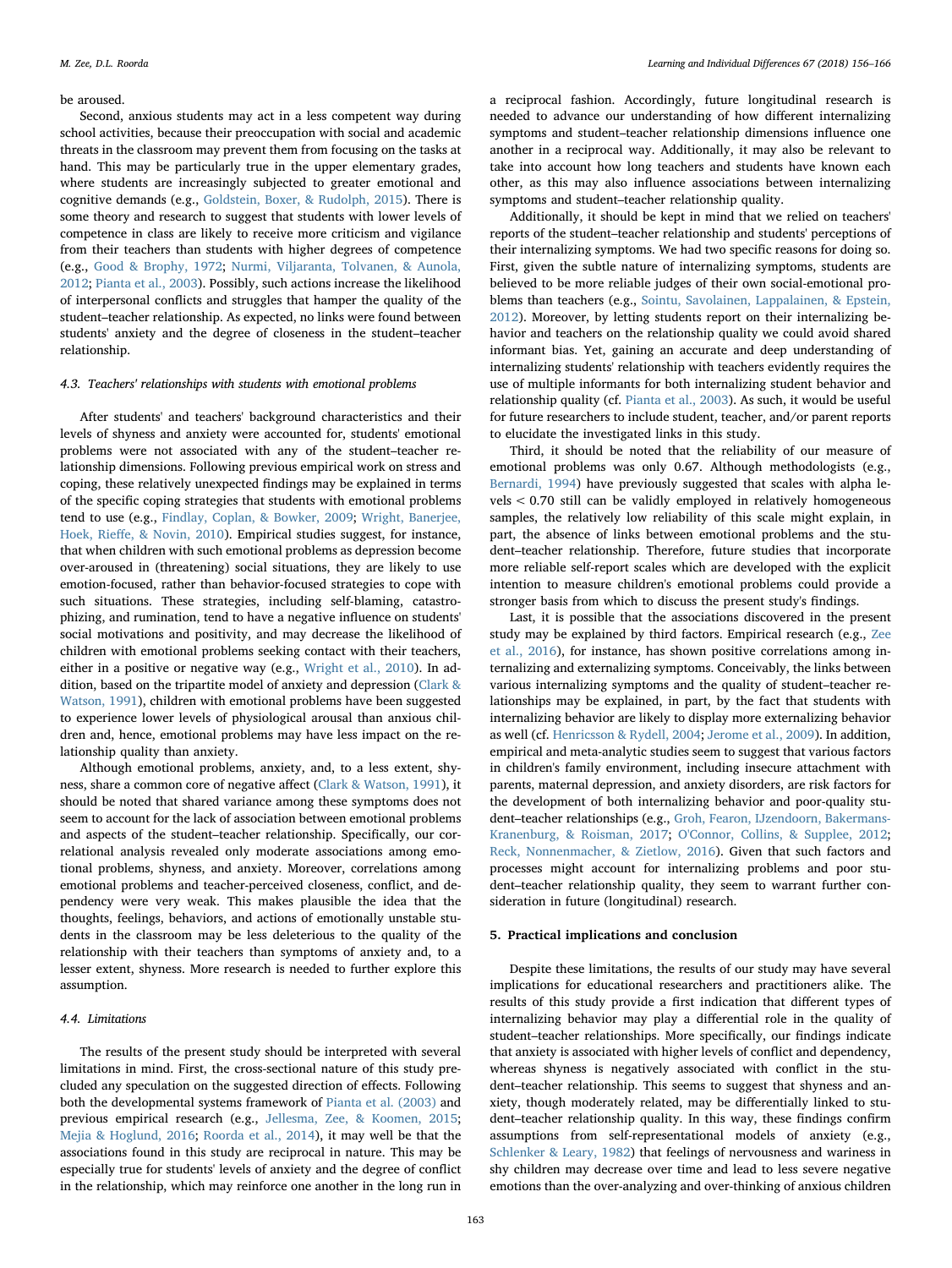and, hence, have a less negative impact on relationship quality. This negative association of anxiety with the quality of student–teacher relationships would be quite alarming, given that anxiety is among the most common psychological problems in children (e.g., [Rapee,](#page-10-48) [Schniering, & Hudson, 2009](#page-10-48)).

Teachers ought to be made aware that anxious students' physiological over-arousal in social situations may evoke negative feelings and emotions in these students and, hence, make them unintentionally behave in ways that evoke negative thoughts and emotions in teachers. This may lead to negative relationship patterns which, over time, may negatively influence these students' academic adjustment as well (cf. [Roorda et al., 2011\)](#page-10-1). [Spilt, Koomen, Thijs, and van der Leij's \(2012\)](#page-10-49) reflection-focused intervention program may help teachers to reflect on their behaviors, intentions, and feelings in relation to anxious students. This program has been shown to be effective in increasing teachers' ability to interact with difficult students in a sensitive way, and could subsequently contribute to anxious students' capacity for using the teacher as a secure base and haven.

Additionally, teaching experience seems to be one of the factors that help teachers become more sensitive to the subtle signs in internalizing students' behaviors ([Kokkinos et al., 2004\)](#page-10-36). Instead of gaining this knowledge from on-the-job learning, however, teacher training and development programs can also play a role in increasing teachers' sensitivity toward internalizers, including shy and anxious children. For instance, the Incredible Years Program has been shown to reduce children's internalizing problems by training teachers to reinforce these children's positive coping, social, and academic skills in the classroom ([Herman, Borden, Reinke, & Webster-Stratton, 2011](#page-9-32)). Another priority within such training programs should be to adapt the intent and frequency of teachers' interactions with shy students or students with emotional problems to these students' needs. Research from [Roorda,](#page-10-50) [Koomen, Spilt, Thijs, and Oort \(2013\)](#page-10-50) has suggested that less dominant teacher behavior may encourage withdrawn students to take more initiative during daily interactions with their teacher and help them express their feelings and emotions toward teachers. This may stimulate shy, anxious, or depressive students to come out of their shell and navigate the social world.

In conclusion, our preliminary findings seem to pinpoint the importance of further investigating the ways in which various internalizing symptoms may be associated with the quality of relationships between teachers and students. Evaluating these associations and their underlying mechanisms in a longitudinal design may be the first steps forward.

#### References

- <span id="page-9-24"></span>Ang, R. P. (2005). Development and validation of the teacher-student relationship inventory using exploratory and confirmatory factor analysis. The Journal of Experimental Education, 74, 55–74. <https://doi.org/10.3200/JEXE.74.1.55-74>.
- <span id="page-9-6"></span>Arbeau, K. A., Coplan, R. J., & Weeks, M. (2010). Shyness, teacher–child relationships, and socio-emotional adjustment in grade 1. International Journal of Behavioral Development, 34, 259–269. <https://doi.org/10.1177/0165025 409350959>.
- <span id="page-9-8"></span>Asendorpf, J. B. (1990). Beyond social withdrawal: Shyness, unsociability, and peer avoidance. Human Development, 33, 250–259. <https://doi.org/10.1159/000276522>. Baker, J. A. (2006). Contributions of teacher–child relationships to positive school ad-
- <span id="page-9-1"></span>justment during elementary school. Journal of School Psychology, 44, 211–229. [https://doi.org/10.1016/j.jsp.2006.02.002.](https://doi.org/10.1016/j.jsp.2006.02.002) [Barlow, D. H., & Di Nardo, P. A. \(1991\). The diagnosis of generalized anxiety disorder:](http://refhub.elsevier.com/S1041-6080(18)30138-9/rf0025)
- <span id="page-9-10"></span>[Development, current status, and future directions. In R. M. Rapee, & D. H. Barlow](http://refhub.elsevier.com/S1041-6080(18)30138-9/rf0025) (Eds.). [Chronic anxiety, generalized anxiety disorder, and mixed anxiety depression](http://refhub.elsevier.com/S1041-6080(18)30138-9/rf0025). New York, NY: Guilford Pre
- <span id="page-9-20"></span>Bernardi, R. A. (1994). Validating research results when Cronbach's alpha is below. 70: A methodological procedure. Educational and Psychological Measurement, 54, 766–775. [https://doi.org/10.1177/0013164494054003023.](https://doi.org/10.1177/0013164494054003023)
- <span id="page-9-3"></span>Birch, S. H., & Ladd, G. W. (1998). Children's interpersonal behaviors and the teacher– child relationship. Developmental Psychology, 34, 934–946. [https://doi.org/10.1037/](https://doi.org/10.1037/0012-1649.34.5.934) [0012-1649.34.5.934](https://doi.org/10.1037/0012-1649.34.5.934).
- Birmaher, B., Brent, D. A., Chiappetta, L., Bridge, J., Monga, S., & Baugher, M. (1999). Psychometric properties of the Screen for Child Anxiety Related Emotional Disorders (SCARED): A replication study. Journal of the American Academy of Child & Adolescent Psychiatry, 38, 1230–1236. [https://doi.org/10.1097/00004583-199910000-00011.](https://doi.org/10.1097/00004583-199910000-00011)
- <span id="page-9-19"></span>Birmaher, B., Khetarpal, S., Brent, D., Cully, M., Balach, L., Kaufman, J., & Neer, S. M. (1997). The screen for child anxiety related emotional disorders (SCARED): Scale construction and psychometric characteristics. Journal of the American Academy of Child & Adolescent Psychiatry, 36, 545–553. [https://doi.org/10.1097/00004583-](https://doi.org/10.1097/00004583-199704000-00018) [199704000-00018.](https://doi.org/10.1097/00004583-199704000-00018)
- <span id="page-9-25"></span>Bosman, R. J., Roorda, D. L., van der Veen, I., & Koomen, H. M. (2018). Teacher-student relationship quality from kindergarten to sixth grade and students' school adjustment: A person-centered approach. Journal of School Psychology, 68, 177–194. [https://doi.](https://doi.org/10.1016/j.jsp.2018.03.006) [org/10.1016/j.jsp.2018.03.006.](https://doi.org/10.1016/j.jsp.2018.03.006)
- <span id="page-9-11"></span><span id="page-9-4"></span>[Bowlby, J. \(1969\). Attachment and loss.](http://refhub.elsevier.com/S1041-6080(18)30138-9/rf0055) Attachment. Vol. 1. New York, NY: Basic Books. [Brown, T. A., O'Leary, T. A., & Barlow, D. H. \(2001\). Generalized anxiety disorder. In D.](http://refhub.elsevier.com/S1041-6080(18)30138-9/rf0060) H. Barlow (Ed.). [Clinical handbook of psychological disorders: A step by step treatment](http://refhub.elsevier.com/S1041-6080(18)30138-9/rf0060) manual (pp. 154–[208\). \(3rd ed.\). New York, NY: Guilford Press.](http://refhub.elsevier.com/S1041-6080(18)30138-9/rf0060)
- <span id="page-9-21"></span>[Browne, M. W., & Cudeck, R. \(1993\). Alternative ways of assessing model](http://refhub.elsevier.com/S1041-6080(18)30138-9/rf0065) fit. In K. A. Bollen, & J. S. Long (Eds.). [Testing structural equation models](http://refhub.elsevier.com/S1041-6080(18)30138-9/rf0065) (pp. 136–162). Newbury [Park, CA: Sage.](http://refhub.elsevier.com/S1041-6080(18)30138-9/rf0065)
- <span id="page-9-15"></span>CBS Statline (2018). Leerlingen in (speciaal) basisonderwijs; migratieachtergrond, woonregio. [Students in (special) primary education; migration background, living area]. Retrieved from [https://opendata.cbs.nl/statline/#/CBS/nl/dataset/](https://opendata.cbs.nl/statline/#/CBS/nl/dataset/83295NED/table) [83295NED/table](https://opendata.cbs.nl/statline/#/CBS/nl/dataset/83295NED/table).
- <span id="page-9-5"></span>Charalampous, K., Kokkinos, C. M., Apota, E., Iliadou, A., Iosifidou, M., Moysidou, S., & Vriza, E. (2016). Pre-adolescents' representations of multiple attachment relationships: The role of perceived teacher interpersonal behaviour. Learning Environments Research, 19, 63–86. <https://doi.org/10.1007/s10984-015-9196-z>.
- <span id="page-9-13"></span>Cicchetti, D., & Toth, S. L. (1998). The development of depression in children and adolescents. American Psychologist, 53, 221–241. [https://doi.org/10.1037/0003-066X.](https://doi.org/10.1037/0003-066X.53.2.221) [53.2.221.](https://doi.org/10.1037/0003-066X.53.2.221)
- <span id="page-9-29"></span>[Clark, L. A., & Watson, D. \(1991\). Tripartite model of anxiety and depression:](http://refhub.elsevier.com/S1041-6080(18)30138-9/rf0090) [Psychometric evidence and taxonomic implications.](http://refhub.elsevier.com/S1041-6080(18)30138-9/rf0090) Journal of Abnormal Psychology, 100[, 316](http://refhub.elsevier.com/S1041-6080(18)30138-9/rf0090)–336.
- <span id="page-9-9"></span>Coplan, R. J., & Prakash, K. (2003). Spending time with teacher: Characteristics of preschoolers who frequently elicit versus initiate interactions with teachers. Early Childhood Research Quarterly, 18, 143–158. [https://doi.org/10.1016/S0885-2006\(03\)](https://doi.org/10.1016/S0885-2006(03)00009-7) [00009-7](https://doi.org/10.1016/S0885-2006(03)00009-7).
- <span id="page-9-7"></span>[Crozier, R. W. \(2001\). Shyness, self-perception, and reticence. In R. J. Riding, & S. G.](http://refhub.elsevier.com/S1041-6080(18)30138-9/rf0100) Kayner (Vol. Eds.), [Self-perception: International perspectives on individual di](http://refhub.elsevier.com/S1041-6080(18)30138-9/rf0100)fferences. Vol. 2. [Self-perception: International perspectives on individual di](http://refhub.elsevier.com/S1041-6080(18)30138-9/rf0100)fferences (pp. 53–76). [Westport, CT: Abler Publishing.](http://refhub.elsevier.com/S1041-6080(18)30138-9/rf0100)
- <span id="page-9-17"></span>Doumen, S., Koomen, H. M. Y., Buyse, E., Wouters, S., & Verschueren, K. (2012). Teacher and observer views on student–teacher relationships: Convergence across kindergarten and relations with student engagement. Journal of School Psychology, 50, 61–76. <https://doi.org/10.1016/j.jsp.2011.08.004>.
- <span id="page-9-16"></span>DUO (2014). Leeftijd van personeel in het primair onderwijs. [Age of employees in primary education]. Retrieved from [http://www.onderwijsincijfers.nl/kengetallen/](http://www.onderwijsincijfers.nl/kengetallen/primair-onderwijs/personeelpo/leeftijd-personeel) [primair-onderwijs/personeelpo/leeftijd-personeel](http://www.onderwijsincijfers.nl/kengetallen/primair-onderwijs/personeelpo/leeftijd-personeel).
- <span id="page-9-18"></span>[Evers, A., Egberink, I. J. L., Braak, M. S. L., Frima, R. M., Vermeulen, C. S. M., & van Vliet-](http://refhub.elsevier.com/S1041-6080(18)30138-9/rf0110)Mulder, J. C. (2013). [COTAN Documentatie \[COTAN Documentation\].](http://refhub.elsevier.com/S1041-6080(18)30138-9/rf0110) Amsterdam: [Boom test uitgevers.](http://refhub.elsevier.com/S1041-6080(18)30138-9/rf0110)
- <span id="page-9-28"></span>Findlay, L. C., Coplan, R. J., & Bowker, A. (2009). Keeping it all inside: Shyness, internalizing coping strategies and socio-emotional adjustment in middle childhood. International Journal of Behavioral Development, 33, 47–54. [https://doi.org/10.1177/](https://doi.org/10.1177/0165025408098017) [0165025408098017.](https://doi.org/10.1177/0165025408098017)
- <span id="page-9-26"></span>Goldstein, S. E., Boxer, P., & Rudolph, E. (2015). Middle school transition stress: Links with academic performance, motivation, and school experiences. Contemporary School Psychology, 19, 21–29. <https://doi.org/10.1007/s40688-014-0044-4>.
- <span id="page-9-27"></span>Good, T. L., & Brophy, J. E. (1972). Behavioral expression of teacher attitudes. Journal of Educational Psychology, 63, 617–624. [https://doi.org/10.1037/h0034069.](https://doi.org/10.1037/h0034069)
- <span id="page-9-23"></span>[Gresham, F. M., & Kern, L. \(2004\). Internalizing behavior problems in children and](http://refhub.elsevier.com/S1041-6080(18)30138-9/rf0130) [adolescents. In R. Rutherford, M. Quinn, & S. Mathur \(Eds.\).](http://refhub.elsevier.com/S1041-6080(18)30138-9/rf0130) Handbook of research in behavior disorders (pp. 262–[281\). New York, NY: The Guilford Press](http://refhub.elsevier.com/S1041-6080(18)30138-9/rf0130).
- <span id="page-9-31"></span>Groh, A. M., Fearon, R. M., IJzendoorn, M. H., Bakermans-Kranenburg, M. J., & Roisman, G. I. (2017). Attachment in the early life course: Meta-analytic evidence for its role in socioemotional development. Child Development Perspectives, 11, 70–76. [https://doi.](https://doi.org/10.1111/cdep.12213) [org/10.1111/cdep.12213](https://doi.org/10.1111/cdep.12213).
- <span id="page-9-14"></span>Hammen, C. (2006). Stress generation in depression: Reflections on origins, research, and future directions. Journal of Clinical Psychology, 62, 1065–1082. [https://doi.org/10.](https://doi.org/10.1002/jclp.20293) [1002/jclp.20293](https://doi.org/10.1002/jclp.20293).
- <span id="page-9-0"></span>[Hamre, B. K., & Pianta, R. C. \(2001\). Early teacher-child relationships and the trajectory](http://refhub.elsevier.com/S1041-6080(18)30138-9/rf0145) [of children's school outcomes through eighth grade.](http://refhub.elsevier.com/S1041-6080(18)30138-9/rf0145) Child Development, 72, 625–638.
- <span id="page-9-12"></span>Henricsson, L., & Rydell, A. M. (2004). Elementary school children with behavior problems: Teacher–child relations and self-perception. A prospective study. Merrill-Palmer Quarterly, 50, 111–138. <https://doi.org/10.1353/mpq.2004.0012>.
- <span id="page-9-32"></span>Herman, K. C., Borden, L. A., Reinke, W. M., & Webster-Stratton, C. (2011). The impact of the Incredible Years parent, child, and teacher training programs on children's cooccurring internalizing symptoms. School Psychology Quarterly, 26, 189–201. [https://](https://doi.org/10.1037/a0025228) [doi.org/10.1037/a0025228.](https://doi.org/10.1037/a0025228)
- <span id="page-9-22"></span>Hu, L., & Bentler, P. M. (1999). Cutoff criteria for fit indices in covariance structure analysis: Conventional versus new alternatives. Structural Equation Modeling, 6, 1–55. <https://doi.org/10.1080/10705519909540118>.
- <span id="page-9-30"></span>Jellesma, F. C., Zee, M., & Koomen, H. M. (2015). Children's perceptions of the relationship with the teacher: Associations with appraisals and internalizing problems in middle childhood. Journal of Applied Developmental Psychology, 36, 30–38. [https://](https://doi.org/10.1016/j.appdev.2014.09.002) [doi.org/10.1016/j.appdev.2014.09.002.](https://doi.org/10.1016/j.appdev.2014.09.002)
- <span id="page-9-2"></span>Jerome, E. M., Hamre, B. K., & Pianta, R. C. (2009). Teacher–child relationships from kindergarten to sixth grade: Early childhood predictors of teacher-perceived conflict and closeness. Social Development, 18, 915–945. [https://doi.org/10.1111/j.1467-](https://doi.org/10.1111/j.1467-9507.2008.00508.x)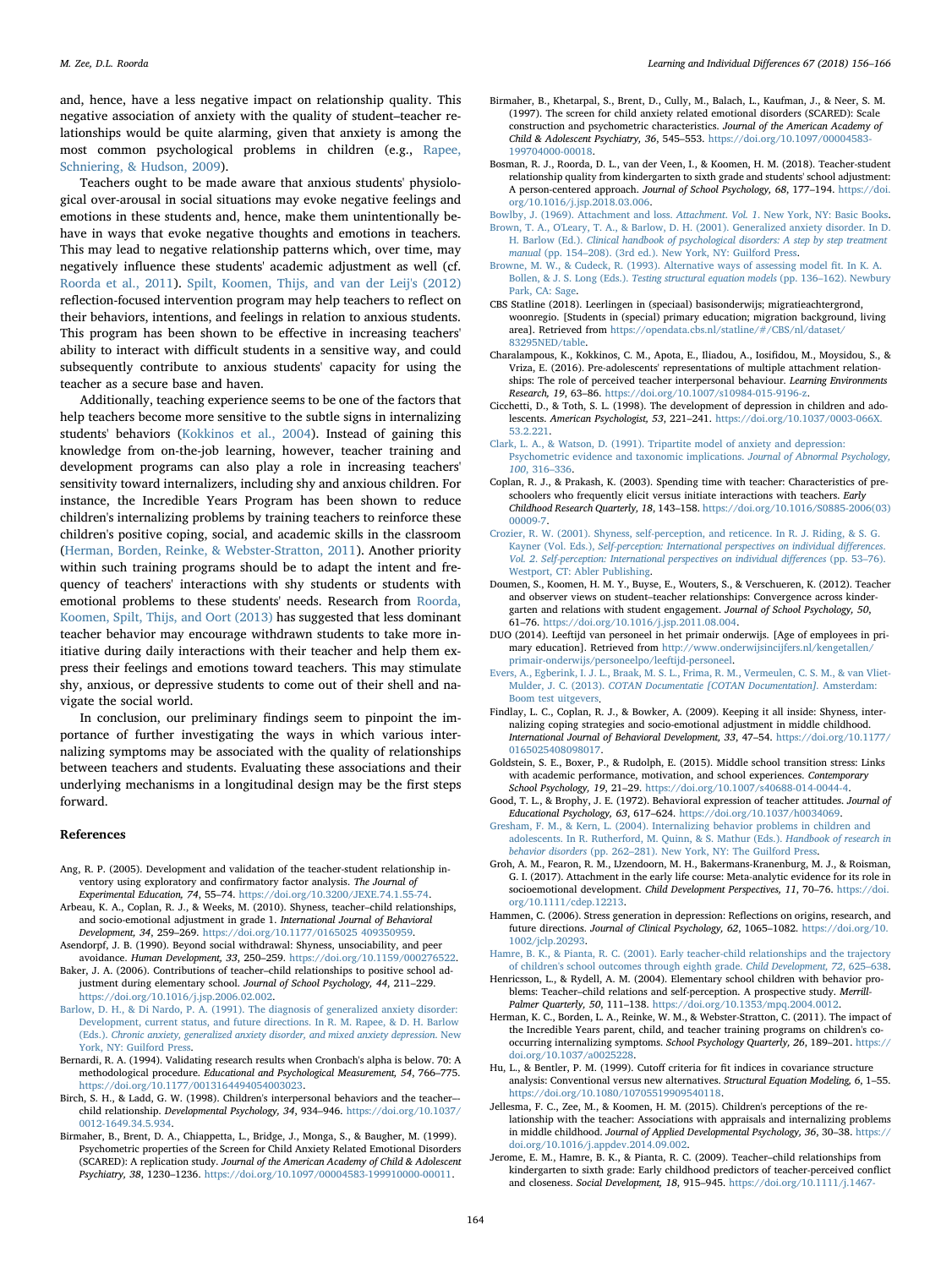#### [9507.2008.00508.x.](https://doi.org/10.1111/j.1467-9507.2008.00508.x)

- <span id="page-10-18"></span>Justice, L. M., Cottone, E. A., Mashburn, A., & Rimm-Kaufman, S. E. (2008). Relationships between teachers and preschoolers who are at risk: Contribution of children's language skills, temperamentally based attributes, and gender. Early Education and Development, 19, 600–621. [https://doi.org/10.1080/10409280802231021.](https://doi.org/10.1080/10409280802231021)
- <span id="page-10-34"></span>Kline, R. B. (2011). [Principles and practice of structural equation modeling](http://refhub.elsevier.com/S1041-6080(18)30138-9/rf0180) (3rd ed.). New [York, NY: Guilford.](http://refhub.elsevier.com/S1041-6080(18)30138-9/rf0180)
- <span id="page-10-38"></span>Kokkinos, C. M., & Kargiotidis, A. (2014). Rating students' problem behaviour: The role of teachers' individual characteristics. Educational Psychology, 1–17. [https://doi.org/10.](https://doi.org/10.1080/01443410.2014.993929) [1080/01443410.2014.993929](https://doi.org/10.1080/01443410.2014.993929) (ahead-of-print).
- <span id="page-10-36"></span>[Kokkinos, C. M., Panayiotou, G., & Davazoglou, A. M. \(2004\). Perceived seriousness of](http://refhub.elsevier.com/S1041-6080(18)30138-9/rf0190) [pupils' undesirable behaviours: The student teachers' perspective.](http://refhub.elsevier.com/S1041-6080(18)30138-9/rf0190) Educational Psychology, 24, 109–[120 \(doi:10/1080.01443410 32000146458\)](http://refhub.elsevier.com/S1041-6080(18)30138-9/rf0190).
- <span id="page-10-19"></span>Koles, B., O'Connor, E., & McCartney, K. (2009). Teacher–child relationships in prekindergarten: The influences of child and teacher characteristics. Journal of Early Childhood Teacher Education, 30, 3–21. [https://doi.org/10.1080/](https://doi.org/10.1080/10901020802667672) [10901020802667672.](https://doi.org/10.1080/10901020802667672)
- <span id="page-10-27"></span>Koomen, H. M. Y., Verschueren, K., Van Schooten, E., Jak, S., & Pianta, R. C. (2012). Validating the Student-Teacher Relationship Scale: Testing factor structure and measurement invariance across child gender and age in a Dutch sample. Journal of School Psychology, 50, 215–234. <https://doi.org/10.1016/j.jsp.2011.09.001>.
- <span id="page-10-5"></span>[Ladd, G. W., & Burgess, K. B. \(1999\). Charting the relationship trajectories of aggressive,](http://refhub.elsevier.com/S1041-6080(18)30138-9/rf0210) [withdrawn, and aggressive/withdrawn children during early grade school.](http://refhub.elsevier.com/S1041-6080(18)30138-9/rf0210) Child [Development, 70](http://refhub.elsevier.com/S1041-6080(18)30138-9/rf0210), 910–929.
- <span id="page-10-16"></span>Ly, J., & Zhou, Q. (2016). Bidirectional associations between teacher–child relationship quality and Chinese American immigrant children's behavior problems. Journal of Clinical Child & Adolescent Psychology. [https://doi.org/10.1080/15374416.2016.](https://doi.org/10.1080/15374416.2016.1183496) 1183496 [\(Advance online publication\).](https://doi.org/10.1080/15374416.2016.1183496)
- <span id="page-10-6"></span>Mejia, T. M., & Hoglund, W. L. (2016). Do children's adjustment problems contribute to teacher–child relationship quality? Support for a child-driven model. Early Childhood Research Quarterly, 34, 13–26. <https://doi.org/10.1016/j.ecresq.2015.08.003>.
- <span id="page-10-29"></span>[Monga, S., Birmaher, B., Chiappetta, L., Brent, D., Kaufman, J., Bridge, J., & Cully, M.](http://refhub.elsevier.com/S1041-6080(18)30138-9/rf0225) [\(2000\). Screen for child anxiety-related emotional disorders \(SCARED\): Convergent](http://refhub.elsevier.com/S1041-6080(18)30138-9/rf0225) and divergent validity. [Depression and Anxiety, 12](http://refhub.elsevier.com/S1041-6080(18)30138-9/rf0225), 85–91.
- <span id="page-10-31"></span>Muris, P., Meesters, C., Eijkelenboom, A., & Vincken, M. (2004). The self-report version of the Strengths and Difficulties Questionnaire: Its psychometric properties in 8-to 13 year-old non-clinical children. British Journal of Clinical Psychology, 43, 437–448. [https://doi.org/10.1348/0144665042388982.](https://doi.org/10.1348/0144665042388982)
- <span id="page-10-32"></span>Muris, P., Meesters, C., & van den Berg, F. (2003). The strengths and difficulties questionnaire (SDQ). European Child & Adolescent Psychiatry, 12, 1-8. [https://doi.org/10.](https://doi.org/10.1007/s00787-003-0298-2) [1007/s00787-003-0298-2](https://doi.org/10.1007/s00787-003-0298-2).
- <span id="page-10-9"></span>Murray, C., & Murray, K. M. (2004). Child level correlates of teacher–student relationships: An examination of demographic characteristics, academic orientations, and<br>behavioral orientations. *Psychology in the Schools, 41*, 751–762. [https://doi.org/10.](https://doi.org/10.1002/pits.20015) [1002/pits.20015.](https://doi.org/10.1002/pits.20015)
- <span id="page-10-33"></span>[Muthén, L. K., & Muthén, B. O. \(1998](http://refhub.elsevier.com/S1041-6080(18)30138-9/rf0245)–2012). Mplus user's guide (7th ed.). Los Angeles, CA: [Muthén & Muthén.](http://refhub.elsevier.com/S1041-6080(18)30138-9/rf0245)
- <span id="page-10-21"></span>Nurmi, J. E. (2012). Students' characteristics and teacher–child relationships in instruction: A meta-analysis. Educational Research Review, 7, 177–197. [https://doi.org/10.](https://doi.org/10.1016/j.edurev.2012.03.001) [1016/j.edurev.2012.03.001.](https://doi.org/10.1016/j.edurev.2012.03.001)
- <span id="page-10-42"></span>Nurmi, J. E., Viljaranta, J., Tolvanen, A., & Aunola, K. (2012). Teachers adapt their instruction according to students' academic performance. Educational Psychology, 32, 571–588. <https://doi.org/10.1080/01443410.2012.675645>.
- <span id="page-10-45"></span>O'Connor, E., Collins, B. A., & Supplee, L. (2012). Behavior problems in middle childhood: The roles of maternal attachment and teacher-child relationships. Attachment & Human Development, 14, 265–288. [https://doi.org/10.1080/14616734.2012.672280.](https://doi.org/10.1080/14616734.2012.672280)
- <span id="page-10-11"></span>[Pianta, R. C. \(1999\). Assessing child-teacher relationships. In R. C. Pianta \(Ed.\).](http://refhub.elsevier.com/S1041-6080(18)30138-9/rf0265) Enhancing [relationships between children and teachers](http://refhub.elsevier.com/S1041-6080(18)30138-9/rf0265) (pp. 85–104). Washington, DC: American [Psychological Association](http://refhub.elsevier.com/S1041-6080(18)30138-9/rf0265).
- <span id="page-10-10"></span>[Pianta, R. C., Hamre, B., & Stuhlman, M. \(2003\). Relationships between teachers and](http://refhub.elsevier.com/S1041-6080(18)30138-9/rf0270) [children. In W. M. Reynolds, & G. E. Miller \(Vol. Eds.\),](http://refhub.elsevier.com/S1041-6080(18)30138-9/rf0270) Handbook of psychology: Educational psychology. Vol. 7. [Handbook of psychology: Educational psychology](http://refhub.elsevier.com/S1041-6080(18)30138-9/rf0270) (pp. 199–[234\). Hoboken, NJ: Wiley.](http://refhub.elsevier.com/S1041-6080(18)30138-9/rf0270)
- <span id="page-10-3"></span>Portilla, X. A., Ballard, P. J., Adler, N. E., Boyce, W. T., & Obradović, J. (2014). An integrative view of school functioning: Transactions between self-regulation, school engagement, and teacher–child relationship quality. Child Development, 85, 1915–1931. [https://doi.org/10.1111/cdev.12259.](https://doi.org/10.1111/cdev.12259)
- <span id="page-10-48"></span>Rapee, R. M., Schniering, C. A., & Hudson, J. L. (2009). Anxiety disorders during childhood and adolescence: Origins and treatment. Annual Review of Clinical Psychology, 5, 311–341. <https://doi.org/10.1146/annurev.clinpsy.032408.153628>.
- <span id="page-10-35"></span>Raudenbusch, S. W., & Bryk, A. S. (2002). [Hierarchical linear models: Applications and data](http://refhub.elsevier.com/S1041-6080(18)30138-9/rf0285) analysis methods. [Newbury Park: Sage](http://refhub.elsevier.com/S1041-6080(18)30138-9/rf0285).
- <span id="page-10-46"></span>Reck, C., Nonnenmacher, N., & Zietlow, A. L. (2016). Intergenerational transmission of internalizing behavior: The role of maternal psychopathology, child responsiveness and maternal attachment style insecurity. Psychopathology, 49, 277–284. [https://doi.](https://doi.org/10.1159/000446846) [org/10.1159/000446846.](https://doi.org/10.1159/000446846)
- <span id="page-10-40"></span>Rimm-Kaufman, S. E., & Kagan, J. (2005). Infant predictors of kindergarten behavior: The contribution of inhibited and uninhibited temperament types. Behavioral Disorders, 30, 331–347. [https://doi.org/10.1177/019874290503000409.](https://doi.org/10.1177/019874290503000409)
- <span id="page-10-0"></span>Roorda, D. L., Jak, S., Zee, M., Oort, F. J., & Koomen, H. M. Y. (2017). Affective teacherstudent relationships and students' engagement and achievement: A meta-analytic update and test of the mediating role of engagement. School Psychology Review, 46, 1–23. [https://doi.org/10.17105/SPR-2017-0035.V46-3.](https://doi.org/10.17105/SPR-2017-0035.V46-3)
- <span id="page-10-1"></span>Roorda, D. L., Koomen, H. M., Spilt, J. L., & Oort, F. J. (2011). The influence of affective teacher–student relationships on students' school engagement and achievement a meta-analytic approach. Review of Educational Research, 81, 493–529. [https://doi.](https://doi.org/10.3102/0034654311421793)

#### [org/10.3102/0034654311421793.](https://doi.org/10.3102/0034654311421793)

- <span id="page-10-50"></span>Roorda, D. L., Koomen, H. M., Spilt, J. L., Thijs, J. T., & Oort, F. J. (2013). Interpersonal behaviors and complementarity in interactions between teachers and kindergartners with a variety of externalizing and internalizing behaviors. Journal of School Psychology, 51, 143–158. [https://doi.org/10.1016/j.jsp.2012.12.001.](https://doi.org/10.1016/j.jsp.2012.12.001)
- <span id="page-10-14"></span>Roorda, D. L., Verschueren, K., Vancraeyveldt, C., Van Craeyevelt, S., & Colpin, H. (2014). Teacher–child relationships and behavioral adjustment: Transactional links for preschool boys at risk. Journal of School Psychology, 52, 495–510. [https://doi.org/10.](https://doi.org/10.1016/j.jsp.2014.06.004) [1016/j.jsp.2014.06.004](https://doi.org/10.1016/j.jsp.2014.06.004).
- <span id="page-10-17"></span>Rubin, K. H., Coplan, R. J., & Bowker, J. C. (2009). Social withdrawal in childhood. Annual Review of Psychology, 60, 141–171. [https://doi.org/10.1146/annurev.psych.](https://doi.org/10.1146/annurev.psych.60.110707.163642) [60.110707.163642](https://doi.org/10.1146/annurev.psych.60.110707.163642).
- <span id="page-10-7"></span>Rudasill, K. M. (2011). Child temperament, teacher–child interactions, and teacher–child relationships: A longitudinal investigation from first to third grade. Early Childhood Research Quarterly, 26, 147–156. <https://doi.org/10.1016/j.ecresq.2010.07.002>.
- <span id="page-10-25"></span>Rudasill, K. M., Pössel, P., Winkeljohn Black, S., & Niehaus, K. (2014). Teacher support mediates concurrent and longitudinal associations between temperament and mild depressive symptoms in sixth grade. Early Child Development and Care, 184, 803–818. [https://doi.org/10.1080/03004430.2013.821610.](https://doi.org/10.1080/03004430.2013.821610)
- <span id="page-10-20"></span>Rudasill, K. M., & Rimm-Kaufman, S. E. (2009). Teacher–child relationship quality: The roles of child temperament and teacher–child interactions. Early Childhood Research Quarterly, 24, 107–120. <https://doi.org/10.1016/j.ecresq.2008.12.003>.
- <span id="page-10-8"></span>Rydell, A. M., Bohlin, G., & Thorell, L. B. (2005). Representations of attachment to parents and shyness as predictors of children's relationships with teachers and peer competence in preschool. Attachment & Human Development, 7, 187-204. [https://doi.org/](https://doi.org/10.1080/14616730500134282) [10.1080/14616730500134282](https://doi.org/10.1080/14616730500134282).
- <span id="page-10-47"></span>Schlenker, B. R., & Leary, M. R. (1982). Social anxiety and self-presentation: A conceptualization model. Psychological Bulletin, 92, 641–669. [https://doi.org/10.1037/](https://doi.org/10.1037/0033-2909.92.3.641) [0033-2909.92.3.641](https://doi.org/10.1037/0033-2909.92.3.641).
- <span id="page-10-23"></span>Sette, S., Spinrad, T. L., & Baumgartner, E. (2013). Links among Italian preschoolers' socioemotional competence, teacher–child relationship quality, and peer acceptance. Early Education & Development, 24, 851–864. [https://doi.org/10.1080/10409289.](https://doi.org/10.1080/10409289.2013.744684) [2013.744684](https://doi.org/10.1080/10409289.2013.744684).
- <span id="page-10-28"></span>Smits, J. A. E., & Vorst, H. C. M. (1982). [Schoolvragenlijst voor basisonderwijs en voortgezet](http://refhub.elsevier.com/S1041-6080(18)30138-9/rf0360) [onderwijs \(SVL\): Handleiding voor gebruikers. \[School questionnaire for elementary and](http://refhub.elsevier.com/S1041-6080(18)30138-9/rf0360) high school (SVL): User manual]. [The Netherlands: Berkhout, Nijmegen.](http://refhub.elsevier.com/S1041-6080(18)30138-9/rf0360)
- <span id="page-10-26"></span>Snijders, T. A. B., & Bosker, R. J. (1999). [Multilevel analysis: An introduction to basic and](http://refhub.elsevier.com/S1041-6080(18)30138-9/rf0365) advanced multilevel modeling. [London, UK: Sage Publishers](http://refhub.elsevier.com/S1041-6080(18)30138-9/rf0365).
- <span id="page-10-44"></span>Sointu, E. T., Savolainen, H., Lappalainen, K., & Epstein, M. H. (2012). Cross informant agreement of behavioral and emotional strengths between Finnish students and teachers. Scandinavian Journal of Educational Research, 56, 625–636. [https://doi.org/](https://doi.org/10.1080/00313831.2011.621135) [10.1080/00313831.2011.621135](https://doi.org/10.1080/00313831.2011.621135).
- <span id="page-10-2"></span>Spilt, J. L., Hughes, J. N., Wu, J. Y., & Kwok, O. M. (2012). Dynamics of teacher–student relationships: Stability and change across elementary school and the influence on children's academic success. Child Development, 83, 1180–1195. [https://doi.org/10.](https://doi.org/10.1111/j.1467-8624.2012.01761.x) [1111/j.1467-8624.2012.01761.x](https://doi.org/10.1111/j.1467-8624.2012.01761.x).
- <span id="page-10-39"></span>Spilt, J. L., Koomen, H. M., & Jak, S. (2012). Are boys better off with male and girls with female teachers? A multilevel investigation of measurement invariance and gender match in teacher–student relationship quality. Journal of School Psychology, 50, 363–378. <https://doi.org/10.1016/j.jsp.2011.12.002>.
- <span id="page-10-49"></span>Spilt, J. L., Koomen, H. M., Thijs, J. T., & van der Leij, A. (2012). Supporting teachers' relationships with disruptive children: The potential of relationship-focused reflection. Attachment & Human Development, 14, 305–318. [https://doi.org/10.1080/](https://doi.org/10.1080/14616734.2012.672286) [14616734.2012.672286.](https://doi.org/10.1080/14616734.2012.672286)
- <span id="page-10-24"></span>Spilt, J. L., Leflot, G., & Colpin, H. (2018). Teacher involvement prevents increases in children's depressive symptoms: Bidirectional associations in elementary school. Journal of Abnormal Child Psychology, 1–9. [https://doi.org/10.1007/s10802-018-](https://doi.org/10.1007/s10802-018-0441-7) [0441-7.](https://doi.org/10.1007/s10802-018-0441-7)
- <span id="page-10-15"></span>Valiente, C., Swanson, J., & Lemery-Chalfant, K. (2012). Kindergartners' temperament, classroom engagement, and student–teacher relationship: Moderation by effortful control. Social Development, 21, 558–576. [https://doi.org/10.1111/j.1467-9507.](https://doi.org/10.1111/j.1467-9507.2011.00640.x) [2011.00640.x.](https://doi.org/10.1111/j.1467-9507.2011.00640.x)
- <span id="page-10-30"></span>Van Widenfelt, B. M., Goedhart, A. W., Treff[ers, P. D. A., & Goodman, R. \(2003\). Dutch](http://refhub.elsevier.com/S1041-6080(18)30138-9/rf0400) [version of the strengths and di](http://refhub.elsevier.com/S1041-6080(18)30138-9/rf0400)fficulties questionnaire (SDQ). European Child & [Adolescent Psychiatry, 12](http://refhub.elsevier.com/S1041-6080(18)30138-9/rf0400), 281–289.
- <span id="page-10-13"></span>Verschueren, K., & Koomen, H. M. (2012). Teacher–child relationships from an attachment perspective. Attachment & Human Development, 14, 205-211. [https://doi.org/](https://doi.org/10.1080/14616734.2012.672260) [10.1080/14616734.2012.672260](https://doi.org/10.1080/14616734.2012.672260).
- <span id="page-10-41"></span>Wagner, K. D. (2001). Generalized anxiety disorder in children and adolescents. Psychiatric Clinics of North America, 24, 139–153. [https://doi.org/10.1016/S0193-](https://doi.org/10.1016/S0193-953X(05)70210-0) [953X\(05\)70210-0.](https://doi.org/10.1016/S0193-953X(05)70210-0)
- <span id="page-10-12"></span>[Wentzel, K. R. \(2010\). Students' relationships with teachers. In J. L. Meece, & J. S. Eccles](http://refhub.elsevier.com/S1041-6080(18)30138-9/rf0415) (Eds.). [Handbook of research on schools, schooling, and human development](http://refhub.elsevier.com/S1041-6080(18)30138-9/rf0415) (pp. 75–91). [New York, NY: Routledge.](http://refhub.elsevier.com/S1041-6080(18)30138-9/rf0415)
- <span id="page-10-43"></span>Wright, M., Banerjee, R., Hoek, W., Rieffe, C., & Novin, S. (2010). Depression and social anxiety in children: Differential links with coping strategies. Journal of Abnormal Child Psychology, 38, 405–419. [https://doi.org/10.1007/s10802-009-9375-4.](https://doi.org/10.1007/s10802-009-9375-4)
- <span id="page-10-4"></span>[Zahn-Waxler, C., Klimes-Dougan, B., & Slattery, M. J. \(2000\). Internalizing problems of](http://refhub.elsevier.com/S1041-6080(18)30138-9/rf0425) [childhood and adolescence: Prospects, pitfalls, and progress in understanding the](http://refhub.elsevier.com/S1041-6080(18)30138-9/rf0425) [development of anxiety and depression.](http://refhub.elsevier.com/S1041-6080(18)30138-9/rf0425) Development and Psychopathology, 12, 443–[466](http://refhub.elsevier.com/S1041-6080(18)30138-9/rf0425).
- <span id="page-10-37"></span>Zee, M., de Jong, P. F., & Koomen, H. M. Y. (2016). Teachers' self-efficacy in relation to individual students with a variety of social-emotional behaviors: A multilevel investigation. Journal of Educational Psychology, 108, 1013–1027. [https://doi.org/10.](https://doi.org/10.1037/edu0000106) [1037/edu0000106.](https://doi.org/10.1037/edu0000106)
- <span id="page-10-22"></span>Zee, M., & Koomen, H. M. Y. (2017). Similarities and dissimilarities between teachers' and